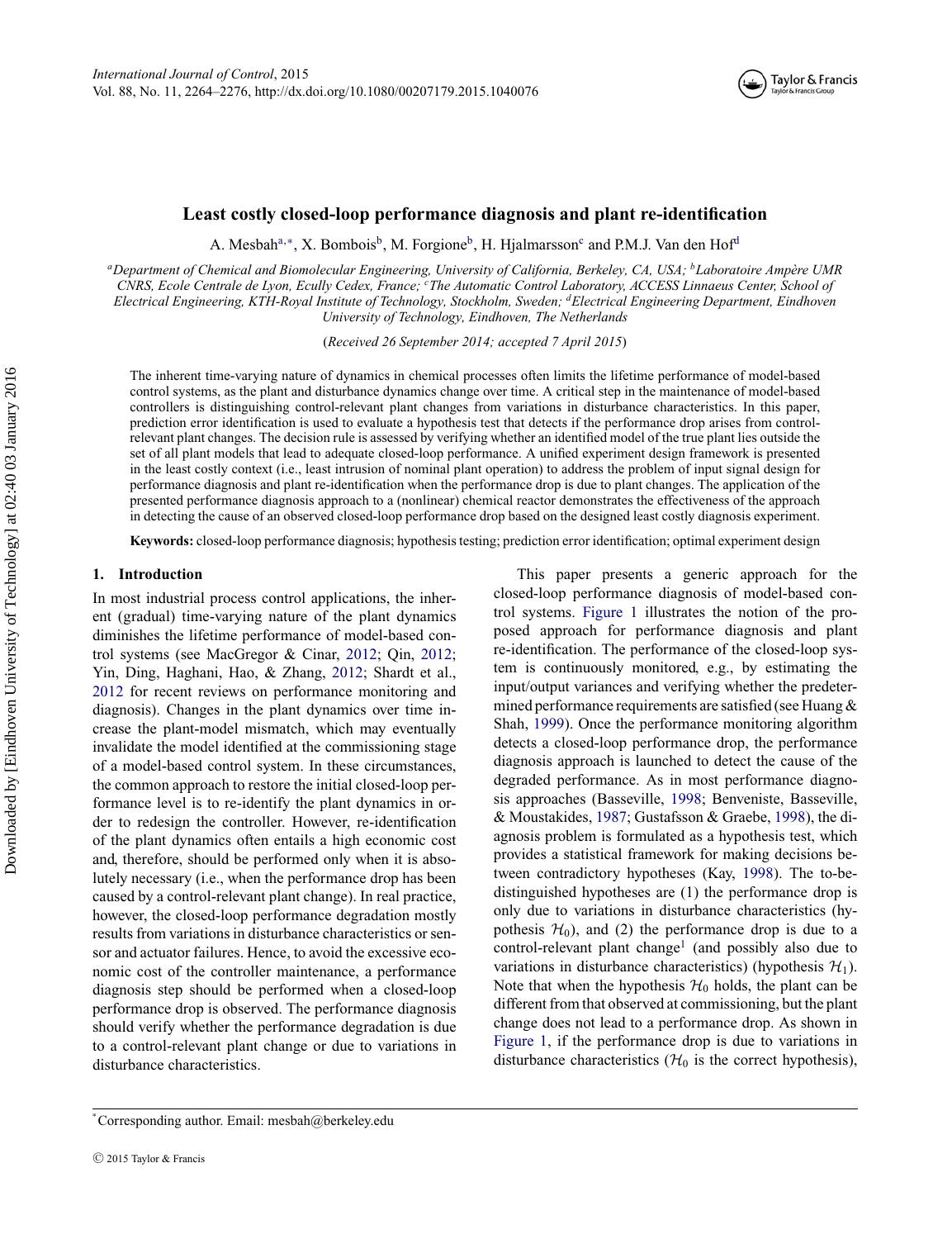

Downloaded by [Eindhoven University of Technology] at 02:40 03 January 2016

Downloaded by [Eindhoven University of Technology] at 02:40 03 January 2016

<span id="page-1-0"></span>

Performance

Figure 1. Procedure for performance diagnosis and plant re-

the plant dynamics need not be re-identified and the closedloop performance can be restored, e.g., by retuning the controller. On the other hand, if the performance drop is due to a control-relevant plant change  $(\mathcal{H}_1$  is the correct hypothesis), the plant dynamics should be re-identified to redesign the controller.

The presented performance diagnosis approach does not depend on any a-priori assumptions on the possible plant and/or disturbance changes that may occur in the course of plant operation. This makes the performance diagnosis approach different from the set-based approaches (Olaru, De Doná, & Seron, [2008;](#page-11-7) Seron & De Doná, [2010\)](#page-11-8), which can be used, for example, to detect sensor and actuator failures. In addition, as opposed to the more classical fault detection approaches (Basseville, [1998;](#page-10-0) Basseville & Benveniste, [1983;](#page-10-3) Benveniste et al., [1987;](#page-10-1) Huang & Tamayo, [2000;](#page-11-9) Jiang, Huang, & Shah, [2009\)](#page-11-10), the diagnosis objective in this paper is not to detect any plant changes, but only those changes that lead to the closed-loop performance degradation (i.e., control-relevant changes). As in Gustafsson and Graebe [\(1998\),](#page-11-5) Tyler and Morari [\(1996\),](#page-11-11) the presented diagnosis approach is based on *cheap identification* of the true system with an economic cost much smaller than that when full re-identification should be performed for performance restoration. The advantage of using an identification approach as the basis for the diagnosis step is that the data collected for performance diagnosis can be readily used for the (eventual) full re-identification step, allowing for reducing the cost of the re-identification step. Like in Gustafsson and Graebe [\(1998\),](#page-11-5) Tyler and Morari [\(1996\),](#page-11-11) the presented approach relies on defining a set of all plant dynamics that result in a satisfactory closed-loop performance (with the existing controller under the original disturbance level) in order to examine the decision rule of the hypothesis test.

framework to design the diagnosis experiment in a least costly manner (see Bombois, Scorletti, Gevers, Van den Hof, & Hildebrand, [2006](#page-11-12) for the notion of least costly identification). The experiment design problem is intended to minimize the cost of the diagnosis experiment, while guaranteeing a prespecified accuracy for the diagnosis. This allows for ensuring an optimal tradeoff between the contradictory objectives of obtaining an accurate diagnosis and of obtaining a *cheap* diagnosis experiment. To enable using the data collected during the diagnosis experiment for plant re-identification when  $\mathcal{H}_1$  is the true hypothesis (see [Figure 1\)](#page-1-0), the experiment design framework also entails designing the possible re-identification experiment. The diagnosis and re-identification experiments are designed such that the re-identified model is accurate enough for redesigning the controller when  $\mathcal{H}_1$  is selected in the decision rule. This implies that performance diagnosis and controller redesign can be unified in one framework, with the objective to reduce the overall cost of the maintenance of model-based controllers. Such a unified framework is an important step towards a cost-effective maintenance procedure for modelbased controllers. This paper illustrates that the concept of least costly identification (Bombois et al., [2006\)](#page-11-12) is a general paradigm that is not limited only to generating cheap and informative data for identification of an appropriate model for controller design, but can also be extended to performance diagnosis.

In this paper, the closed-loop performance diagnosis approach and the proposed decision rule are presented for linear time-invariant systems with disturbances described by a zero-mean stochastic process in the  $H_{\infty}$ -control setting<sup>2</sup> (Section [2\)](#page-1-1). The post-performance diagnosis steps to restore the degraded closed-loop performance are thoroughly discussed. After formulating the unified optimal experiment design framework for performance diagnosis and possible plant re-identification (Section [3\)](#page-4-0), a so-called two-scenario approach is presented to obtain initial model estimates that are required for solving the experiment design problem. The practical considerations pertaining to implementation of the proposed performance diagnosis approach are discussed (Section [4\)](#page-7-0), and the effectiveness of the presented approach is demonstrated using a (nonlinear) CSTR case study (Section [5\)](#page-7-1).

#### **2. Closed-loop performance diagnosis**

#### <span id="page-1-1"></span>*2.1 Hypothesis testing framework*

Consider a stable linear time-invariant (LTI) single-input single-output system described by

$$
y(t) = G(z, \theta_0) u(t) + H(z, \theta_0) e(t),
$$
 (1)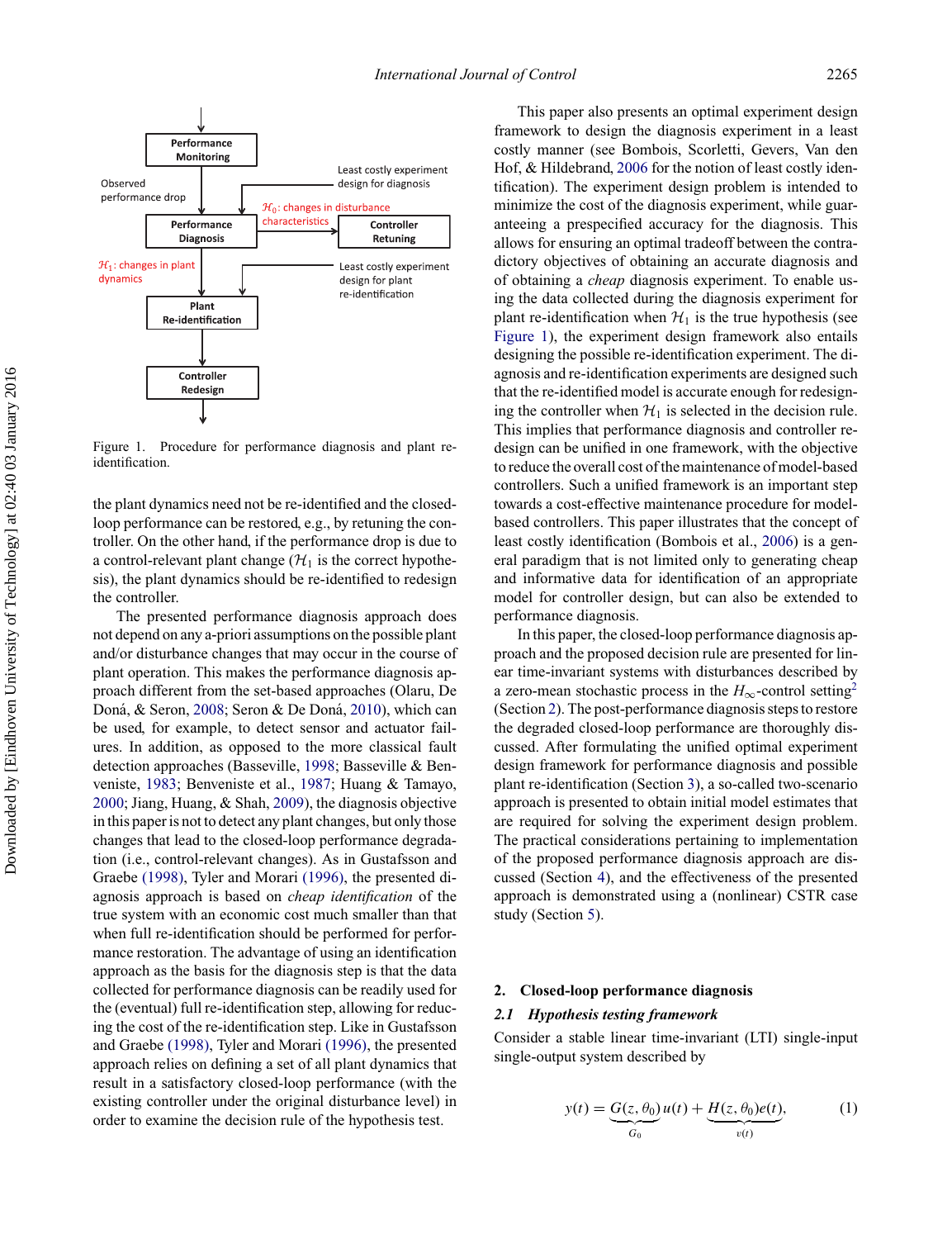<span id="page-2-0"></span>

Figure 2. Closed-loop system  $[C(\theta_{com}) G_0]$ .

where  $y(t) \in \mathbf{R}$  is the system output,  $u(t) \in \mathbf{R}$  is the system input,  $\theta_0 \in \mathbf{R}^k$  is the unknown true parameter vector,  $e(t)$  is a white noise signal with a covariance matrix  $\sigma_e^2$ ,  $G(z, \theta_0)$  and  $H(z, \theta_0)$  are stable discrete-time transfer functions.  $H(z, \theta_0)$ is assumed to be monic and minimum-phase (Ljung, [1999\)](#page-11-13). *z* denotes the shift operator.

Consider the closed-loop system in [Figure 2](#page-2-0) made up of the true system (1) and the controller  $C(\theta_{\text{com}})$ , which is designed based on a model { $G(z, \theta_{com})$ *, H*( $z, \theta_{com}$ )*,*  $\hat{\sigma}_{e,com}^2$ } of the true system (1) identified at the commissioning stage of the controller. In [Figure 2,](#page-2-0) the excitation signal  $r(t)$  is set to zero. At commissioning, the controller  $C(\theta_{com})$  is designed to adequately reject the disturbance  $v(t)$  (i.e., variances of the input and output signals should be reasonably small).

The *H*∞-control framework (e.g., see Zames, [1981;](#page-11-14) Zhou & Doyle, [1998\)](#page-11-15) is used to measure the ability of the closed-loop system in rejecting the disturbances  $v(t) =$  $H_0(z)e(t)$  at commissioning. For a stable closed-loop system [*C G*], made up of a plant *G* and a controller *C*, the performance measure is defined as

$$
J(G, C, W_l, W_r) = \sup_{\omega} \bar{J}(\omega, G, C, W_l, W_r) \qquad (2)
$$

with

$$
\bar{J}(\omega, G, C, W_l, W_r) = \bar{\sigma} \Big( W_l(e^{j\omega}) F\big( G(e^{j\omega}), C(e^{j\omega}) \big) W_r(e^{j\omega}) \Big)
$$
\n
$$
F(G, C) \triangleq \left( \frac{\frac{GC}{1+GC}}{\frac{1+GC}{1+GC}} \frac{\frac{G}{1+GC}}{\frac{1+GC}{1+GC}} \right),
$$
\n(3)

where  $\bar{\sigma}(A)$  denotes the largest singular value of *A*. *W*<sub>l</sub> and  $W_r$  are some prespecified diagonal performance weight filters. The weight filters can be selected such that the performance measure is stated as a weighted function of  $\frac{C}{1+GC}$ and  $\frac{1}{1+GC}$ . This enables relating the disturbance  $v(t)$  to the plant inputs and outputs, respectively. The weights are chosen such that the loop  $[C(\theta_{com}) G_0]$  (which satisfies  $J(G_0,$  $C(\theta_{\text{com}}), W_l, W_r) \leq 1$ ) rejects satisfactorily the disturbance *v*(*t*) at commissioning. Next, the sets  $\mathcal{D}_{\text{adm}}(C(\theta_{\text{com}}))$  and  $V_J(C(\theta_{com}))$  are defined to formulate the closed-loop performance diagnosis approach.

<span id="page-2-1"></span>**Definition 1:** Consider the existing controller  $C(\theta_{com})$  in the closed-loop system of [Figure 2.](#page-2-0)  $\mathcal{D}_{\text{adm}}(C(\theta_{\text{com}}))$  is defined as the set of all plant models *G* that are stabilised by  $C(\theta_{com})$  and lead to the nominal performance level  $J(G, C(\theta_{com}), W_l, W_r) \leq 1.$ 

**Definition 2:** The set  $V_J(C(\theta_{com}))$  contains power spectra  $\Phi$ <sub>v</sub> of all disturbances  $v(t)$  that are sufficiently rejected by all loops  $[C(\theta_{com}) G]$  satisfying  $J(G, C(\theta_{com}), W_l, W_r)$  $\leq 1$ . Disturbance  $v(t)$  with spectrum  $\Phi_v$  is considered to be sufficiently rejected by a loop [*C G*] if the plant input and output signals have a reasonably small variance.

Definitions [1](#page-2-1) and 2 suggest that the closed-loop performance of a loop  $[C(\theta_{com}) G]$  is satisfactory only when  $G \in \mathcal{D}_{\text{adm}}(C(\theta_{\text{com}}))$  and  $\Phi_v \in \mathcal{V}_J(C(\theta_{\text{com}}))$ . At commissioning, the controller  $C(\theta_{com})$  is designed such that  $G_0 \in$  $\mathcal{D}_{\text{adm}}(C(\theta_{\text{com}}))$  and  $\Phi_v \in \mathcal{V}_J(C(\theta_{\text{com}}))$ . However, the plant dynamics  $G_0$  or the disturbance spectrum  $\Phi$ <sub>v</sub> or most likely both plant dynamics and disturbance spectrum may change over time, possibly leading to the closed-loop performance deterioration. In the event of an observed performance drop (increased input/output variances), one of the following scenarios holds.

- (1) Even though  $G_0$  might have changed, it remains in  $\mathcal{D}_{\text{adm}}(C(\theta_{\text{com}}))$  while the disturbance spectrum no longer lies in  $V_J(C(\theta_{com}))$ . This implies that the performance drop is due to the changes in disturbance characteristics.
- (2)  $G_0$  has moved outside  $\mathcal{D}_{\text{adm}}(C(\theta_{\text{com}}))$ , suggesting that the changes in the plant dynamics  $G_0$  have contributed to the performance drop (irrespective of the changes in the disturbance spectrum  $\Phi_{\nu}$ ).

Hence, using the performance set  $\mathcal{D}_{\text{adm}}$ , the hypothesis test pertaining to the closed-loop performance diagnosis problem can be formulated as

$$
\mathcal{H}_0: G_0 \in \mathcal{D}_{adm}(C(\theta_{com}))
$$
  

$$
\mathcal{H}_1: G_0 \notin \mathcal{D}_{adm}(C(\theta_{com})).
$$
 (4)

Equation (4) indicates that the observed performance drop is due to changes in disturbance spectrum when hypothesis  $H_0$  is true, and due to control-relevant plant changes (and possibly changes in disturbance characteristics) when  $\mathcal{H}_1$ is true.

**Remark 1:** When  $\mathcal{H}_0$  is the correct hypothesis,  $G_0$  may not be the same as the plant dynamics at commissioning. The hypothesis test (4) indicates that the changes in  $G_0$  (if there are any) do not lead to a performance drop. When  $\mathcal{H}_1$  is the correct hypothesis, the disturbance spectrum may have also moved outside  $V_J(C(\theta_{\text{com}}))$ . In this case, another hypothesis test can be performed in a similar manner as above to distinguish between  $\Phi_v \in \mathcal{V}_J(C(\theta_{com}))$  and  $\Phi_v \notin$  $V_J(C(\theta_{\text{com}}))$ .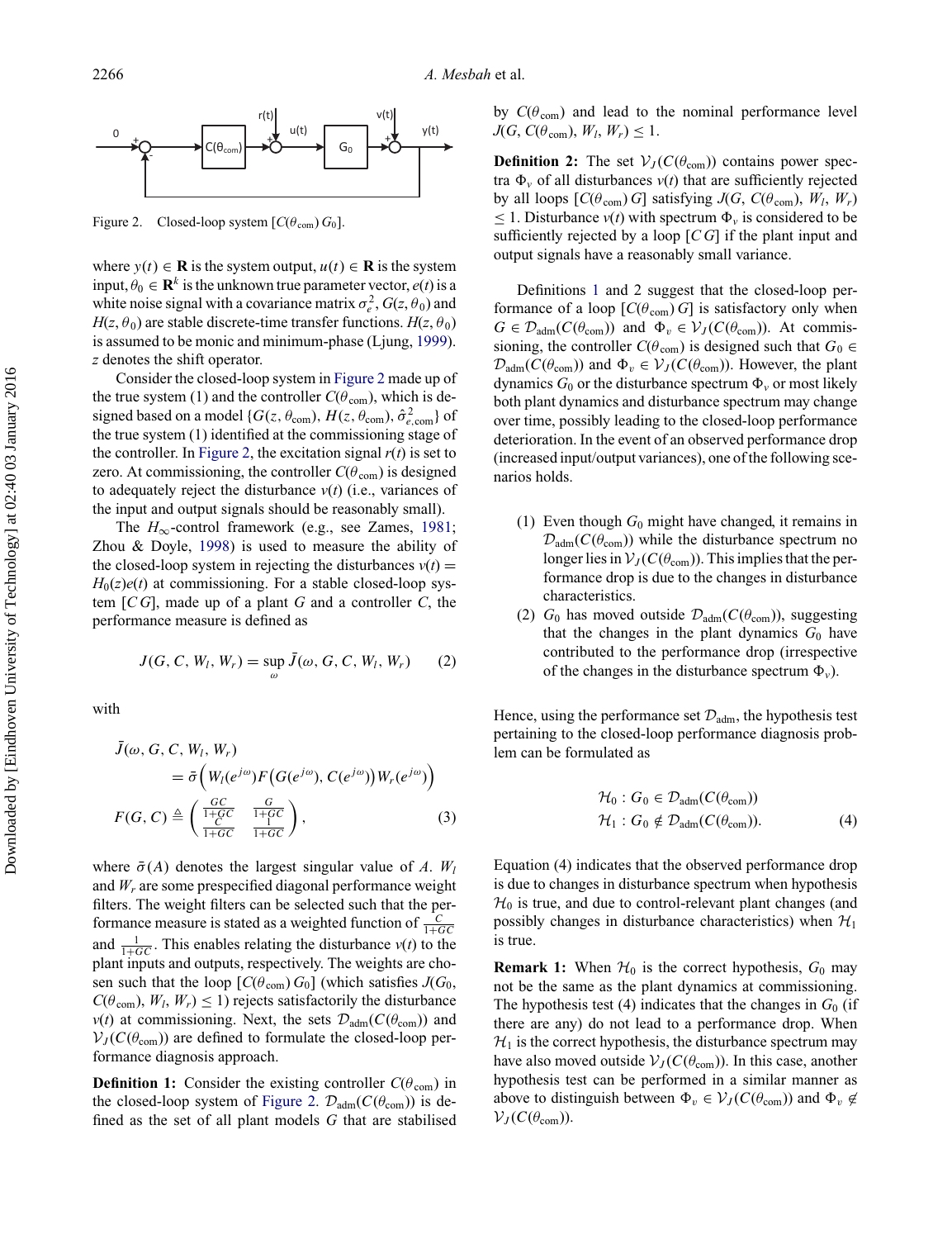#### *2.2 Decision rule*

To discriminate between the two hypotheses stated in (4), the unknown true plant  $G_0$  is identified in the closed-loop

where  $\bar{E}$  denotes the expected value. The covariance matrix can be estimated using  $\hat{\theta}_N^{\text{det}}$  and  $\{u(t), y(t)\}_{\text{det}}$ . The inverse of the covariance matrix  $(P_{\hat{\theta}_{N}^{\text{det}}})$  can be expressed as

$$
P_{\hat{\theta}_{N}^{\text{det}}}^{-1} = N \underbrace{\left(\frac{1}{\sigma_{e}^{2}} \frac{1}{2\pi} \int_{-\pi}^{\pi} F_{r}(e^{j\omega}, \theta_{0}) F_{r}(e^{j\omega}, \theta_{0})^{*} \Phi_{r, \text{det}}(\omega) d\omega\right)}_{\Delta \tau(\omega,\Phi_{N})} + N \underbrace{\left(\frac{1}{2\pi} \int_{-\pi}^{\pi} F_{e}(e^{j\omega}, \theta_{0}) F_{e}(e^{j\omega}, \theta_{0})^{*} d\omega\right)}_{\Delta \tau(\omega,\Phi_{N})},
$$
(10)

operation with the existing controller  $C(\theta_{\text{com}})$ . The signal  $r(t) = r_{\text{det}}(t)$  (which is zero during the routine operation) is used to excite the closed-loop system for  $(t = 0, \ldots,$ *N* − 1) in order to collect the data  $\{u(t), v(t) | t = 0, \ldots,$  $N-1$ <sub>det</sub> (see [Figure 2\)](#page-2-0). It is assumed that a full-order model parametrisation  $\{G(z, \theta), H(z, \theta)\}\)$  can be constructed such that  $\theta_0$  in (1) is the only value of the parameter vector for which  $\{G(z, \theta), H(z, \theta)\}\)$  represents the true plant. The parameter vector in this model structure is then identified based on  $\{u(t), y(t) | t = 0, \ldots, N-1\}$ <sub>det</sub> using the following criterion (Ljung, [1999\)](#page-11-13)

$$
\hat{\theta}_N^{\text{det}} = \arg\min_{\theta} V(\theta) \tag{5}
$$

with

$$
V(\theta) = \frac{1}{N} \sum_{t=0}^{N-1} \epsilon^2(t, \theta),
$$
 (6)

where  $\hat{\theta}_N^{\text{det}}$  denotes the parameter vector obtained using the set  $\{u(t), y(t)\}\$ <sub>det</sub> collected for performance diagnosis. The residuals  $\epsilon(t, \theta) = H(z, \theta)^{-1}(y(t) - G(z, \theta)u(t))$  in (6) are related to  $r(t) = r_{\text{det}}(t)$  via the measured signals  $\{u(t), y(t)\}_{\text{det}}$ 

$$
y(t) = S_0 v(t) + \underbrace{G_0 S_0 r(t)}_{y_r(t)}
$$
(7)

$$
u(t) = -CS_0v(t) + \underbrace{S_0r(t)}_{u_r(t)},
$$
\n(8)

where  $S_0$  is the sensitivity function of the closed-loop system. This procedure gives a model  $\hat{G}_N^{\text{det}} = G(z, \hat{\theta}_N^{\text{det}})$  of  $G_0$ , along with a model  $\hat{H}_N^{\text{det}} = H(z, \hat{\theta}_N^{\text{det}})$  of  $H_0$  (with an estimate  $\hat{\sigma}_e^2 = \frac{1}{N} \sum_{t=0}^{N-1} \epsilon^2(t, \hat{\theta}_N^{\text{det}})$  of  $\sigma_e^2$ ).

The parameter vector  $\hat{\theta}_N^{\text{det}}$  identified through (5) is asymptotically normally distributed around the true parameter vector  $\theta_0$ . Hence,  $\hat{\theta}_N^{\text{det}} \sim \mathcal{N}(\theta_0, P_{\hat{\theta}_N^{\text{det}}})$ , where  $P_{\hat{\theta}_N^{\text{det}}}$  is a strictly positive definite matrix (Ljung, [1999\)](#page-11-13)

$$
P_{\hat{\theta}_{N}^{\text{det}}} = \frac{\sigma_{e}^{2}}{N} \left( \bar{E} \left( \psi(t, \theta_{0}) \psi(t, \theta_{0})^{T} \right) \right)^{-1} \text{with} \psi(t, \theta)
$$

$$
= -\frac{\partial \epsilon(t, \theta)}{\partial \theta}, \tag{9}
$$

 $\triangleq$ *I*( $\theta$ <sub>0</sub>, $\Phi$ <sub>r,det</sub>)

where  $F_r(z, \theta_0) = S_0 \frac{\Lambda_G(z, \theta_0)}{H(z, \theta_0)}, \qquad F_e(z, \theta_0) = \frac{\Lambda_H(z, \theta_0)}{H(z, \theta_0)}$  $C(\theta_{com})S_0\Lambda_G(z,\theta_0), \qquad \Lambda_G(z,\theta) = \frac{\partial G(z,\theta)}{\partial \theta},$  and  $\Lambda_H(z,\theta) = \frac{\partial H(z,\theta)}{\partial \theta}$ . Equation (10) implies that  $P_{\hat{\theta}_{N}^{\text{det}}}^{-1} = \mathcal{I}(\theta_{0}, \Phi_{r, \text{det}})$  depends on the true plant (1) and is an affine function of the spectrum  $\Phi_{r, \text{det}}$  of  $r_{\text{det}}(t)$ . The latter property will enable us to determine an optimal spectrum  $\Phi_{r, det}$  for the diagnosis experiment.

Once a model  $\hat{G}_N^{\text{det}}$  of the true plant is obtained, it can be used to choose between hypotheses  $\mathcal{H}_0$  and  $\mathcal{H}_1$  (see (4)). The following decision rule is proposed to perform the hypothesis test

$$
\hat{G}_N^{\text{det}} \in \mathcal{D}_{\text{adm}}(C(\theta_{\text{com}})) \Rightarrow \text{choose } \mathcal{H}_0
$$
  

$$
\hat{G}_N^{\text{det}} \notin \mathcal{D}_{\text{adm}}(C(\theta_{\text{com}})) \Rightarrow \text{choose } \mathcal{H}_1.
$$
 (11)

Equation (11) indicates that  $H_0$  is chosen as the correct hypothesis when  $\hat{G}_N^{\text{det}}$  is inside  $\mathcal{D}_{\text{adm}}(C(\theta_{\text{com}})),$ whereas  $\mathcal{H}_1$  is the correct hypothesis if  $\hat{G}_N^{\text{det}}$  lies outside  $\mathcal{D}_{\text{adm}}(C(\theta_{\text{com}}))$ . Verifying that  $\hat{G}_N^{\text{det}} \in \mathcal{D}_{\text{adm}}(C(\theta_{\text{com}}))$ and  $\hat{G}_N^{\text{det}} \notin \mathcal{D}_{\text{adm}}(C(\theta_{\text{com}}))$  can be straightforwardly done by evaluating if  $J(\hat{G}_N^{\text{det}}, C(\theta_{\text{com}}), W_l, W_r) \le 1$  and  $J(\hat{G}_N^{\text{det}}, C(\theta_{\text{com}}), W_l, W_r) > 1$ , respectively.

The decision rule (11) may lead to erroneous decisions since  $\hat{G}_N^{\text{det}}$  is an estimate of the true plant  $G_0$ . [Figure 3](#page-3-0) illustrates the possibilities of making an erroneous decision. The null hypothesis  $H_0$  may be chosen erroneously when  $\hat{G}_N^{\text{det}} \in \mathcal{D}_{\text{adm}}(C(\theta_{\text{com}}))$  has been generated by  $G_0 \notin \mathcal{D}_{\text{adm}}(C(\theta_{\text{com}}))$ . This is in effect a wrong decision since the performance drop is not due to variations

<span id="page-3-0"></span>

Figure 3. Possibilities of making an erroneous decision in the decision rule (11). (a)  $\mathcal{H}_0$ :  $\hat{G}_N^{\text{det}}$  inside  $\mathcal{D}_{\text{adm}}$ . (b)  $\mathcal{H}_1$ :  $\hat{G}_N^{\text{det}}$  outside  $\mathcal{D}_{\text{adm}}$ .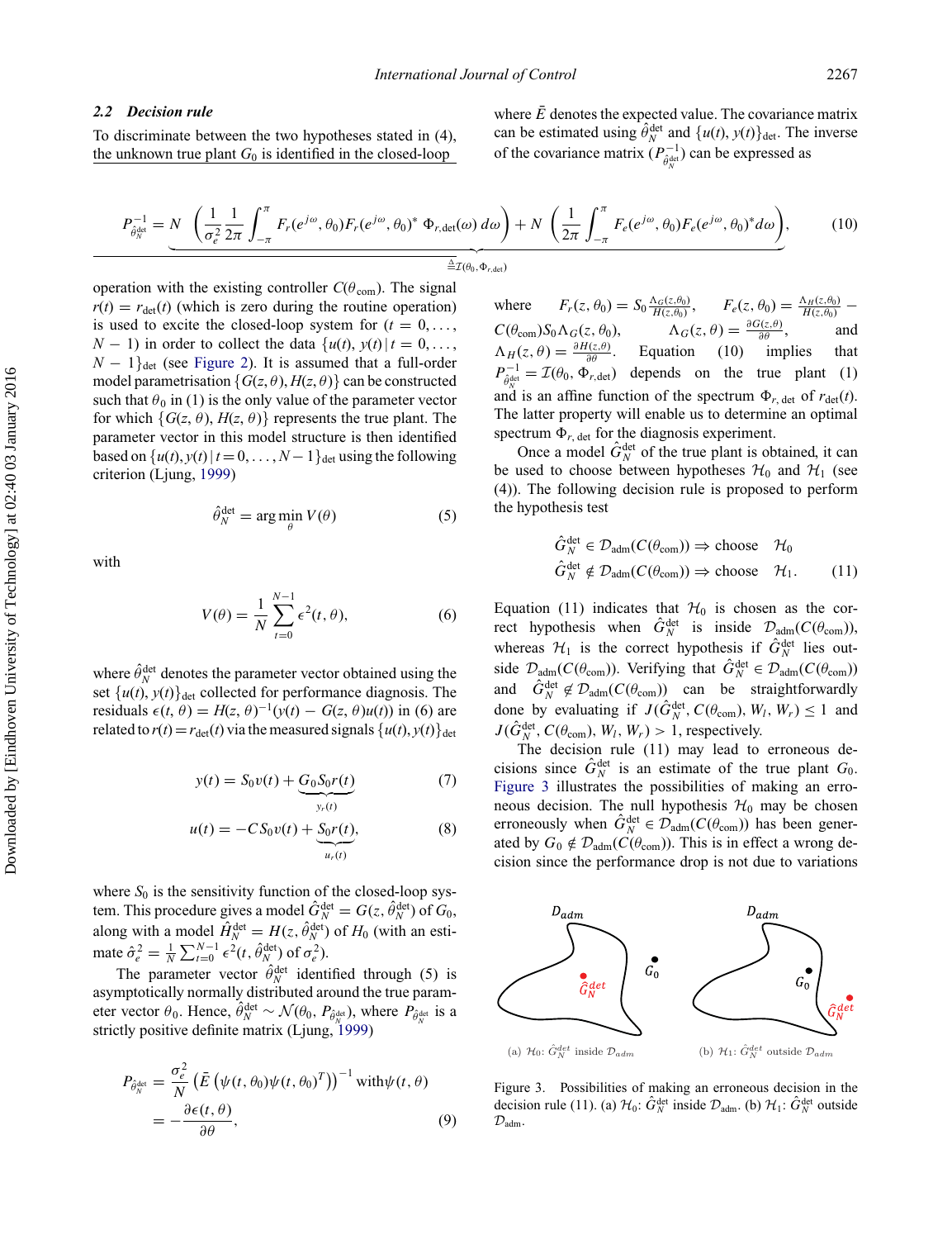in disturbance characteristics, but due to changes in the plant dynamics. Conversely, the choice of the alternative hypothesis  $\mathcal{H}_1$  is erroneous when  $G_0 \in \mathcal{D}_{\text{adm}}(C(\theta_{\text{com}}))$ .

In hypothesis testing, the accuracy of the decision rule is determined by two probabilities –the probability  $Pr_{H_0}$  of deciding  $H_0$  when  $H_0$  is true and the probability  $Pr_{H_1}$  of deciding  $\mathcal{H}_1$  when  $\mathcal{H}_1$  is true

$$
Pr_{\mathcal{H}_0} \stackrel{\Delta}{=} Pr\{\hat{G}_N^{\text{det}} \in \mathcal{D}_{\text{adm}}(C(\theta_{\text{com}})) | G_0 \in \mathcal{D}_{\text{adm}}(C(\theta_{\text{com}}))\}\
$$
(12)

$$
Pr_{\mathcal{H}_1} \stackrel{\Delta}{=} Pr\{\hat{G}_N^{\text{det}} \notin \mathcal{D}_{\text{adm}}(C(\theta_{\text{com}})) | G_0 \notin \mathcal{D}_{\text{adm}}(C(\theta_{\text{com}}))\}.
$$
\n(13)

The probability  $Pr_{\mathcal{H}_1}$  is called *detection rate*, whereas the probability  $1 - Pr_{\mathcal{H}_0}$  is called *false alarm rate* (Kay, [1998\)](#page-11-6). Clearly, both probabilities  $Pr_{H_0}$  and  $Pr_{H_1}$  should be high for the hypothesis test to be accurate. The probabilities depend not only on the (unknown) true plant dynamics  $G_0$ when the diagnosis experiment is performed<sup>3</sup>, but also on the accuracy of the identified model  $\hat{G}_N^{\text{det}}$ . A diagnosis experiment leading to a model  $\hat{G}_N^{\text{det}}$  very close to  $G_0$  will increase both probabilities. In Section [3,](#page-4-0) the diagnosis experiment will be designed optimally to guarantee prespecified values for both probabilities  $Pr_{\mathcal{H}_0}$  and  $Pr_{\mathcal{H}_1}$ . Next, the actions that can be performed after performance diagnosis to restore the closed-loop performance are discussed.

### *2.3 After performance diagnosis*

When an observed performance drop is due to variations in disturbance characteristics ( $\mathcal{H}_0$  is the correct hypothesis), it can be decided to let the controller be the same (as disturbance changes are often temporary) or to restore the closed-loop performance by retuning the controller using the knowledge of the new disturbance characteristics  $\hat{H}_N^{\text{det}}$ identified along with  $\hat{G}_N^{\text{det}}$ . On the contrary, when an observed performance drop is due to a control-relevant plant change ( $\mathcal{H}_1$  is chosen in (11)), the controller should be redesigned based on a model of the new plant dynamics  $G_0$ to restore the closed-loop performance to its nominal level. As the model  $\{\hat{G}_N^{\text{det}}, \hat{H}_N^{\text{det}}\}$  may not be sufficiently accurate for redesigning the controller, the diagnosis step is typically followed by another identification step when  $\mathcal{H}_1$  is the true hypothesis. In this case, a new excitation signal  $r_{id}(t)$  is designed and applied to the closed-loop system to collect the data-set  $\{u(t), y(t) | t = 0, ..., N - 1\}$ *id*<sup>4</sup>.

Since the proposed performance diagnosis approach relies on system identification, a link is established between the diagnosis step and the plant re-identification step. This can be done by identifying the model  $\{\hat{G}_N^{id}(z), \hat{H}_N^{id}(z)\}\)$  not only based on the data  $\{u(t), y(t) | t = 0, ..., N - 1\}_{id}$ , but also using the data  $\{u(t), v(t) | t = 0, \ldots, N-1\}$ obtained during diagnosis. To this end, a regularisation term in terms of  $\hat{\theta}_N^{\text{det}}$  and its covariance  $P_{\hat{\theta}_N^{\text{det}}}$  is defined in (6). The parameter vector of the re-identified plant model  $\{\hat{G}_N^{id} = G(z, \hat{\theta}_N^{id}), \hat{H}_N^{id} = H(z, \hat{\theta}_N^{id})\}$  is determined by

$$
\hat{\theta}_N^{id} = \arg\min_{\theta} \frac{1}{N} \left( \sum_{t=0}^{N-1} \epsilon^2(t, \theta) + \left\| \theta - \hat{\theta}_N^{\text{det}} \right\|_{P_{\hat{\theta}_N^{\text{det}}}}^2 \right),
$$

where  $\epsilon(t, \theta)$  is computed using  $\{u(t), y(t)\}_{id}$ . The covariance matrix of  $\hat{\theta}_N^{id}$  is given by

$$
P_{\hat{\theta}_{N}^{id}} = \left(\mathcal{I}(\theta_{0}, \Phi_{r, id}) + \underbrace{\mathcal{I}(\theta_{0}, \Phi_{r, det})}_{P_{\hat{\theta}_{N}^{det}}^{-1}}\right)^{-1}
$$

with  $\mathcal{I}(.,.)$  defined as in (10). Using both data-sets to identify  $\hat{\theta}_N^{id}$  will enable us to increase the accuracy of  $\hat{\theta}_N^{id}$  with respect to the situation where only  $\{u(t), y(t) | t = 0, \ldots, N\}$  $-1$ *}*<sub>*id*</sub> would be used. Note that  $P_{\hat{\theta}_{M}^{j}}^{-1}$  is an affine function of both  $\Phi_{r, id}$  and  $\Phi_{r, det}$  (the spectra of the excitation signals  $r_{id}$  and  $r_{det}$ ). Next, a unified experiment design framework is presented for designing the diagnosis and re-identification experiments where requirements on the diagnosis accuracy are considered along with the requirement on accuracy of the to-be-re-identified model  $\hat{G}^{id}_N(z)$ .

### **3. Experiment design framework**

<span id="page-4-0"></span>This section formulates the optimal experiment design problem for performance diagnosis and possible plant reidentification. The costs associated with performance diagnosis and plant re-identification experiments are first established. The prespecified level of accuracy of the performance diagnosis outcome and the desired accuracy of the to-be-re-identified model (when  $\mathcal{H}_1$  is chosen) are stated in terms of constraints. A so-called two-scenario approach is then presented to obtain initial model estimates that are required for solving the experiment design problem.

# *3.1 Cost of the diagnosis and re-identification experiments*

The objective of the experiment design is to design the spectra  $\Phi_{r, \text{det}}$  and  $\Phi_{r, id}$ <sup>[5](#page-10-7)</sup> of the excitation signals  $r_{\text{det}}(t)$ and  $r_{id}(t)$ . The spectra should be designed such that the total economic cost of performance diagnosis and (possible) plant re-identification is minimised, while guaranteeing the accuracy of performance diagnosis and, if  $\mathcal{H}_1$  is true, the accuracy of the to-be-re-identified model  $\hat{G}_{N}^{id}(z)$ . Let us first define the cost of an experiment. Suppose that an experiment of fixed length is performed in the loop  $[C(\theta_{com}) G_0]$ (see [Figure 2\)](#page-2-0) using an excitation signal *r*(*t*) with spectrum  $\Phi_r$ . As in Bombois et al. [\(2006\),](#page-11-12) the experiment cost is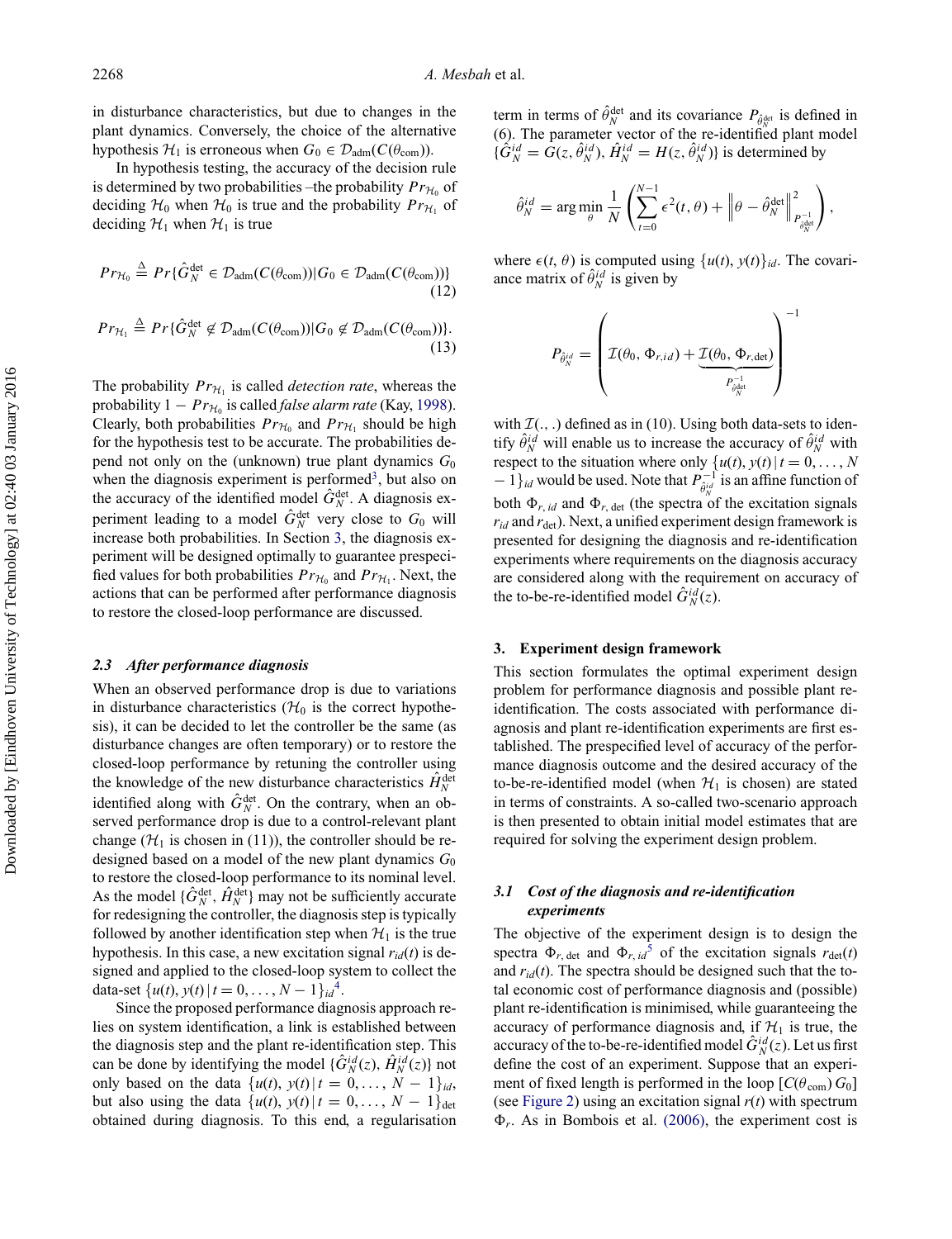defined as a linear combination of the power of the perturbation signals  $y_r(t)$  and  $u_r(t)$  induced by the signal  $r(t)$  (see (7) and (8))

$$
\mathcal{J}(\Phi_r, \theta_0) = \beta_y \left( \frac{1}{2\pi} \int_{-\pi}^{\pi} |G(e^{j\omega}, \theta_0) S_0(e^{j\omega})|^2 \Phi_r(\omega) d\omega \right) + \beta_u \left( \frac{1}{2\pi} \int_{-\pi}^{\pi} |S_0(e^{j\omega})|^2 \Phi_r(\omega) d\omega \right), \quad (14)
$$

where  $\beta$ <sub>*y*</sub> and  $\beta$ <sub>*u*</sub> are user specified scalars.

The total economic cost of performance diagnosis and (possible) plant re-identification depends on the outcome of the hypothesis test (11). When  $H_0$  is true, the cost will only be equal to the cost of the diagnosis experiment  $(\mathcal{J}(\Phi_{r,\text{det}}, \theta_0))$ . When  $\mathcal{H}_1$  is true, the cost will be equal to the sum of the costs of both diagnosis and re-identification experiments  $(\mathcal{J}(\Phi_{r,\text{det}}, \theta_0) + \mathcal{J}(\Phi_{r,\text{id}}, \theta_0))$ . However, since the cause of an observed performance drop is not known a priori, the experiment design should be performed considering that both hypotheses can be true. In addition, the experiment cost in both cases of  $\mathcal{H}_0$  and  $\mathcal{H}_1$  depends on the unknown true system parametrised by  $\theta_0$ . To address this problem, a so-called two-scenario approach is proposed (see Section [3.3\)](#page-5-0). The two-scenario approach will deliver an a-priori estimate  $\theta_{0,\mathcal{H}_0}^{\text{init}}$  of  $\theta_0$  for the case when  $\mathcal{H}_0$  is true and an a-priori estimate  $\theta_{0,\mathcal{H}_1}^{\text{init}}$  of  $\theta_0$  for the case when  $\mathcal{H}_1$  is true. These two estimates can then be used to evaluate the costs of the experiments.

Another important consideration related to the existence of two hypotheses is to determine which cost should be minimised in the optimal experiment design. In this paper, the weighted cost  $\mathcal{J}(\Phi_{r,\text{det}}, \theta_{0,\mathcal{H}_1}^{\text{init}}) + \lambda \mathcal{J}(\Phi_{r,id}, \theta_{0,\mathcal{H}_1}^{\text{init}})$ (corresponding to  $\mathcal{H}_1$ ) is minimised, while constraining the cost  $\mathcal{J}(\Phi_{r,\text{det}}, \theta_{0,\mathcal{H}_0}^{\text{init}})$  (corresponding to  $\mathcal{H}_0$ ) to be smaller than a user specified threshold  $\beta$ , (i.e.,  $\mathcal{J}(\Phi_{r,\text{det}}, \theta_{0,\mathcal{H}_0}^{\text{init}})$  < *β*); *λ* denotes some prespecified weight. The threshold *β* should be chosen such that it is (much) smaller than the cost of plant re-identification. Next, the quality objectives for the experiment design are described.

# *3.2 Quality objectives for optimal experiment design*

The diagnosis experiment influences the accuracy of the decision rule (11) through affecting the uncertainty of  $\hat{G}_N^{\text{det}}$ . The model uncertainty can be described by the covariance matrix  $P_{\hat{\theta}_{N}^{\text{det}}}$  (see (9)), which is a function of spectrum  $\Phi_{r, \text{det}}$ used during the diagnosis experiment. Hence, the accuracy of performance diagnosis can be stated in terms of constraining  $Pr_{\mathcal{H}_0}$  and  $Pr_{\mathcal{H}_1}$  to be higher than some user specified probabilities  $\alpha_0$  and  $\alpha_1$ 

$$
Pr\{\hat{G}_{N}^{\text{det}} \in \mathcal{D}_{\text{adm}}(C(\theta_{\text{com}})) | G_0 \in \mathcal{D}_{\text{adm}}(C(\theta_{\text{com}})) \} \ge \alpha_0
$$
  

$$
Pr\{\hat{G}_{N}^{\text{det}} \notin \mathcal{D}_{\text{adm}}(C(\theta_{\text{com}})) | G_0 \notin \mathcal{D}_{\text{adm}}(C(\theta_{\text{com}})) \} \ge \alpha_1.
$$
  
(15)

Due to the dependence of the above constraints on the unknown true plant, the a-priori estimates  $\theta_{0,\mathcal{H}_0}^{\text{init}}$  and  $\theta_{0,\mathcal{H}_1}^{\text{init}}$ (determined using the two-scenario approach) are required to evaluate (15).

In addition to constraints (15), another constraint is required to guarantee the accuracy of the to-be-re-identified model  $\hat{G}_{N}^{id}$ . The latter constraint is defined in terms of the uncertainty of  $\hat{G}_{N}^{id}$ , which should be small enough to ensure that a controller  $C(\hat{\theta}_N^{id})$  designed with  $\hat{G}_N^{id}$  achieves sufficient closed-loop performance  $(J(G_0, C(\hat{\theta}_N^{id}), W_l, W_r))$  $\leq$  1) with the least (user specified) probability level  $\alpha_{id}$ . The uncertainty of  $\hat{G}_{N}^{id}$  is described in terms of the covariance matrix  $P_{\hat{\theta}_{N}^{id}}$ , which is a function of  $\Phi_{r, det}$  and  $\Phi_{r, id}$ . Note that the re-identification constraint depends on the true plant knowledge, which will be approximated by the estimate  $\theta_{0,\mathcal{H}_1}^{\text{init}}$  of  $\theta_0$  obtained from the two-scenario approach.

### *3.3 Two-scenario approach*

<span id="page-5-0"></span>It follows from the previous sections that the optimal experiment design depends on the (unknown) plant dynamics (1). In the event of a performance drop, the model  $\{G(z, \theta)\}$  $\theta_{\text{com}}$ ,  $H(z, \theta_{\text{com}})$ } obtained at commissioning is no longer (fully) valid. The diagnosis experiment design is further compounded by the fact that it is not known a priori whether the performance drop is due to changes in disturbance characteristics ( $\mathcal{H}_0$  is true) or due to plant changes ( $\mathcal{H}_1$  is true). Hence, the experiment design for performance diagnosis should be performed considering both possible hypotheses. The following hypothetical scenarios are considered to estimate the plant dynamics when  $\mathcal{H}_0$  and  $\mathcal{H}_1$  are true.

- (1) Scenario 1. If  $H_0$  is true, the performance drop is only due to changes in disturbance characteristics, while the plant dynamics remain the same as that at commissioning. Hence, an adequate model for  $G_0$ is  $G(z, \theta_{\text{com}})$ , and an estimate for  $H_0$  is identified from routine operating data.
- (2) Scenario 2. If  $\mathcal{H}_1$  is true, the performance drop is only due to changes in the plant dynamics, while the disturbance characteristics are the same as those at commissioning. Hence, an adequate model for *H*<sub>0</sub> is  $H(z, \theta_{com})$ , and an estimate for  $G_0$  is identified from routine operating data.

The above scenarios allow for determining the estimates  $\theta_{0,\mathcal{H}_0}^{\text{init}}$  and  $\theta_{0,\mathcal{H}_1}^{\text{init}}$  of  $\theta_0$  using routine operating data, which correspond to the hypotheses  $\mathcal{H}_0$  and  $\mathcal{H}_1$ , respectively<sup>6</sup>. The model estimates obtained in Scenarios 1 and 2 are denoted by { $G(z, \theta_{0, \mathcal{H}_0}^{\text{init}})$ ,  $H(z, \theta_{0, \mathcal{H}_0}^{\text{init}})$ } and { $G(z, \theta_{0, \mathcal{H}_1}^{\text{init}})$ ,  $H(z, \theta_{0, \mathcal{H}_1}^{\text{init}})$ }, respectively. To reformulate the constraints (15) in terms of the estimates  $\theta_{0,\mathcal{H}_0}^{\text{init}}$  and  $\theta_{0,\mathcal{H}_1}^{\text{init}}$ , the following properties of the estimates with respect to  $\mathcal{D}_{\text{adm}}(C(\theta_{\text{com}}))$  are used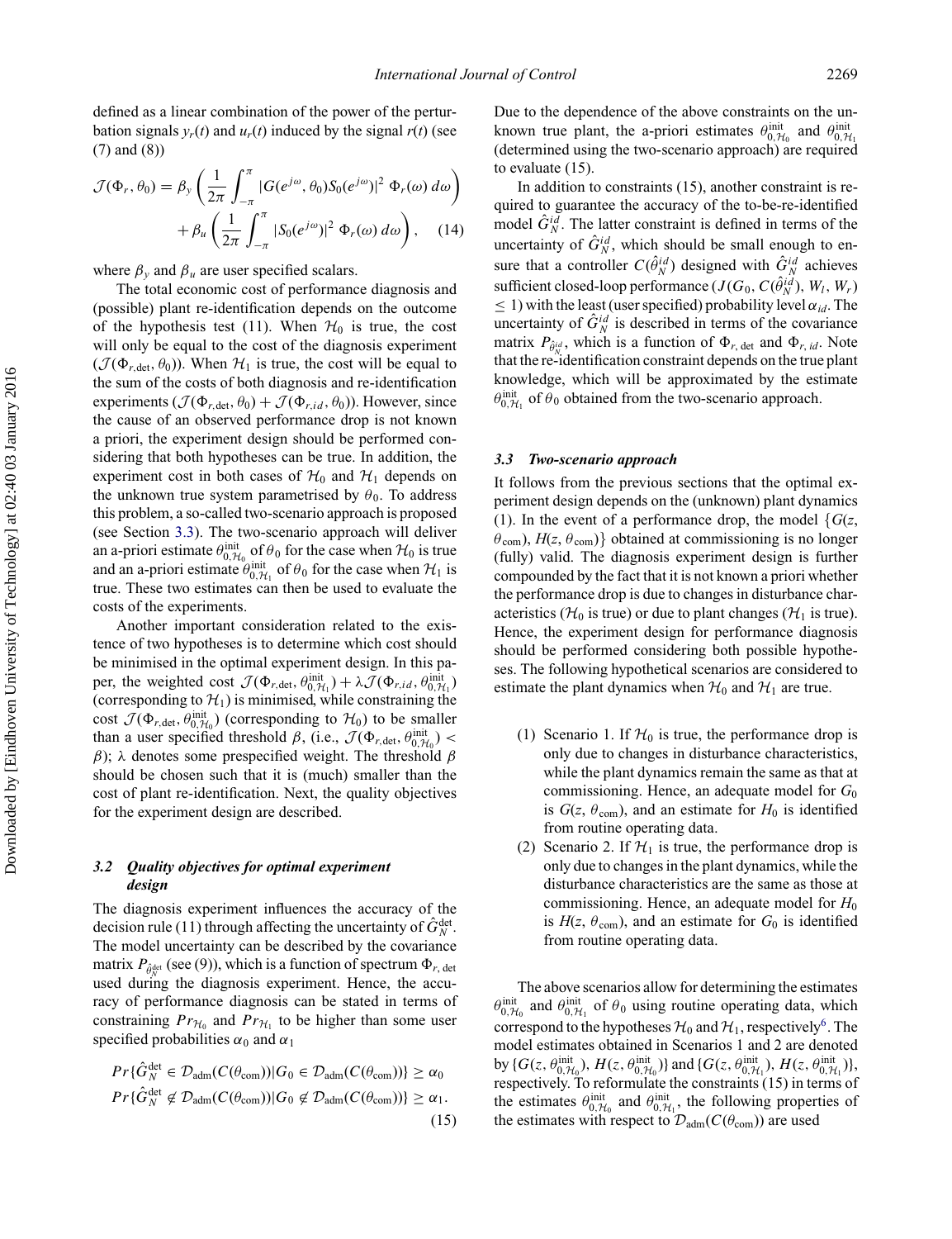$$
G(z, \theta_{0, \mathcal{H}_0}^{\text{init}}) = G(z, \theta_{\text{com}}) \in \mathcal{D}_{\text{adm}}(C(\theta_{\text{com}}))
$$
 (16)

$$
G\left(z, \theta_{0, \mathcal{H}_1}^{\text{init}}\right) \notin \mathcal{D}_{\text{adm}}(C(\theta_{\text{com}})).\tag{17}
$$

These properties follow directly from the definition of Scenarios 1 and 2. Note that (17) can only be guaranteed asymptotically.

# <span id="page-6-0"></span>*3.4 Formulation of the optimal experiment design problem*

The optimal experiment design problem is formulated using the a-priori estimates  $\theta_{0,\mathcal{H}_0}^{\text{init}}$  and  $\theta_{0,\mathcal{H}_1}^{\text{init}}$  of the true plant, the properties (16) and (17), the definition of  $\mathcal{D}_{\text{adm}}(C(\theta_{\text{com}}))$ , and the distribution of  $\hat{\theta}_N^{\text{det}}$ . The experiment design problem is defined as determining the spectra  $\Phi_{r, \text{det}}$  and  $\Phi_{r, id}$ through minimising the objective function

$$
\mathcal{J}\left(\Phi_{r,\det}, \theta_{0,\mathcal{H}_1}^{\text{init}}\right) + \lambda \mathcal{J}\left(\Phi_{r,id}, \theta_{0,\mathcal{H}_1}^{\text{init}}\right) \tag{18}
$$

under the constraints

$$
\mathcal{J}\left(\Phi_{r,\det},\theta_{0,\mathcal{H}_0}^{\text{init}}\right) < \beta \tag{19}
$$

$$
Pr\left\{\ J\left(G\left(\hat{\theta}_{N}^{\text{det}}\right), C(\theta_{\text{com}}), W_{l}, W_{r}\right)\right\}<1 \quad \text{if } \hat{\theta}_{N}^{\text{det}} \sim \mathcal{N}\left(\theta_{0} \triangleq \theta_{0, \mathcal{H}_{0}}^{\text{init}}, P_{\hat{\theta}_{N}^{\text{det}}}\right)\right\} \geq \alpha_{0} \quad (20)
$$

$$
Pr \left\{ J(G\left(\hat{\theta}_{N}^{\text{det}}\right), C(\theta_{\text{com}}), W_{l}, W_{r}) \right\}> 1 + \hat{\theta}_{N}^{\text{det}} \sim \mathcal{N}\left(\theta_{0} \triangleq \theta_{0, \mathcal{H}_{1}}^{\text{init}}, P_{\hat{\theta}_{N}^{\text{det}}}\right) \left.\right\} \geq \alpha_{1} \quad (21)
$$

and a constraint for guaranteeing the accuracy of the to-bere-identified model, for which  $\theta_{0,\mathcal{H}_1}^{\text{init}}$  is used as an estimate of the true plant (see (25)). Note that in (20) and (21), the covariance matrix  $P_{\hat{\theta}_{N}^{\text{det}}}$  will be evaluated in terms of  $\mathcal{I}(\theta_{0,\mathcal{H}_0}^{\text{init}}, \Phi_{r,\text{det}})^{-1}$  and  $\mathcal{I}(\theta_{0,\mathcal{H}_1}^{\text{init}}, \Phi_{r,\text{det}})^{-1}$ , respectively.

To determine the optimal spectrum  $\Phi_{r, det}$ , the constraints (20) and (21) are reformulated using a confidence region *U* that can be constructed based on the normal distribution of  $\hat{\theta}_N^{\text{det}}$ . Assuming that  $\hat{\theta}_N \sim \mathcal{N}(\theta_0, P)$ , then  $Pr(\hat{\theta}_N \in U(\theta_0, P^{-1}, \alpha)) = \alpha$ , where

$$
U(\theta_0, P^{-1}, \alpha) \stackrel{\Delta}{=} \{ \theta \mid (\theta - \theta_0)^T P^{-1} (\theta - \theta_0) < \mathcal{X}(\alpha) \}
$$
\n(22)

and X is a real constant such that  $Pr(\chi^2(k) < \mathcal{X}(\alpha)) =$ *α*.  $\chi^2(k)$  is a chi-square distributed random variable with *k* degrees of freedom (i.e., the number of parameters of  $G(z, \theta)$ ).

Following Jansson and Hjalmarsson [\(2005\),](#page-11-16) sufficient conditions for the constraints (20) and (21) are

$$
J(G(\theta), C(\theta_{\text{com}}), W_l, W_r) \le 1 \quad \forall \theta \in U\left(\theta_{0, \mathcal{H}_0}^{\text{init}}, \mathcal{I}_0, \alpha_0\right)
$$
\n(23)

$$
J(G(\theta), C(\theta_{com}), W_l, W_r) > 1 \quad \forall \theta \in U\left(\theta_{0, \mathcal{H}_1}^{\text{init}}, \mathcal{I}_1, \alpha_1\right),\tag{24}
$$

where  $\mathcal{I}_0 = \mathcal{I}(\theta_{0,\mathcal{H}_0}^{\text{init}}, \Phi_{r,\text{det}})$  and  $\mathcal{I}_1 = \mathcal{I}(\theta_{0,\mathcal{H}_1}^{\text{init}}, \Phi_{r,\text{det}})$ . Equations (23) and  $(24)$  directly follow from the constraints (20) and (21) when the confidence region *U* contains  $\hat{\theta}_N^{\text{det}}$ with a probability  $\alpha_0$  and  $\alpha_1$ , respectively. Tighter conditions for constraints (20) and (21) can also be obtained (see Katselis, Rojas, Hjalmarsson, & Bengtsson, [2012](#page-11-17) for the finite sample case), but the conditions (23) and (24) are used in this paper.

The constraint on the accuracy of  $\hat{\theta}_N^{id}$  is fulfilled if

$$
J\left(G(\theta), C\left(\theta_{0,\mathcal{H}_1}^{\text{init}}\right), W_l, W_r\right) \leq 1 \ \forall \ \theta \in U\left(\theta_{0,\mathcal{H}_1}^{\text{init}}, \mathcal{I}_{id}, \alpha_{id}\right) \tag{25}
$$

with  $\mathcal{I}_{id} = \mathcal{I}(\theta_{0,\mathcal{H}_1}^{\text{init}}, \Phi_{r,\text{det}}) + \mathcal{I}(\theta_{0,\mathcal{H}_1}^{\text{init}}, \Phi_{r,id})$ .  $\theta_{0,\mathcal{H}_1}^{\text{init}}$  is used here as an estimate of the unknown  $\hat{\theta}^{id}_N$  and, therefore,  $U(\theta_{0,\mathcal{H}_1}^{\text{init}}, \mathcal{I}_{id}, \alpha_{id})$  contains the true parameter vector  $\theta_0$  with a probability  $\alpha_{id}$ . Equation (25) ensures that  $J(G_0, C(\hat{\theta}_N^{id}), W_l, W_r) \leq 1$  with a probability of at least  $\alpha_{id}$ . Since the disturbance characteristics are assumed to be the same as those at commissioning (see Scenario 2 in Section [3.3\)](#page-5-0),  $J(G_0, C(\hat{\theta}_N^{id}), W_l, W_r) \le 1$  will guarantee satisfactory closed-loop performance.

## *3.5 Solution of the experiment design problem*

To solve the experiment design problem, the power spectra  $\Phi_{r, \text{det}}$  and  $\Phi_{r, id}$  are parameterised as

$$
\Phi_r(\omega) = R_r(0) + 2 \sum_{i=1}^m R_r(i) \cos(i\omega) \ge 0 \quad \forall \omega, \quad (26)
$$

where *m* is a positive integer<sup>7</sup>. The sequences  $R_{r, \text{det}}(i)$  and  $R_{r, id}(i)$  ( $i = 0...m$ ) are the decision variables of the experiment design problem. An LMI constraint should be defined in terms of the sequences  $R_{r, det}(i)$  and  $R_{r, id}(i)$  to ensure the positivity of  $\Phi_{r, det}$  and  $\Phi_{r, id}$  (see Bombois et al., [2006\)](#page-11-12). The objective function (18) is a linear function of  $\Phi_{r, det}$ and  $\Phi_{r, id}$  and, consequently, the decision variables  $R_{r, det}(i)$ and  $R_{r, id}(i)$  ( $i = 0...m$ ). The same holds for the constraint (19).

Using (3), the constraints (23) and (25) are equivalent to the following frequency-dependent constraints that should hold at each frequency  $\omega \in [0 \pi]$ 

$$
\bar{J}(\omega, G(\theta), C(\theta_{\text{com}}), W_l, W_r) \le 1 \quad \forall \theta \in U\left(\theta_{0, \mathcal{H}_0}^{\text{init}}, \mathcal{I}_0, \alpha_0\right)
$$
\n(27)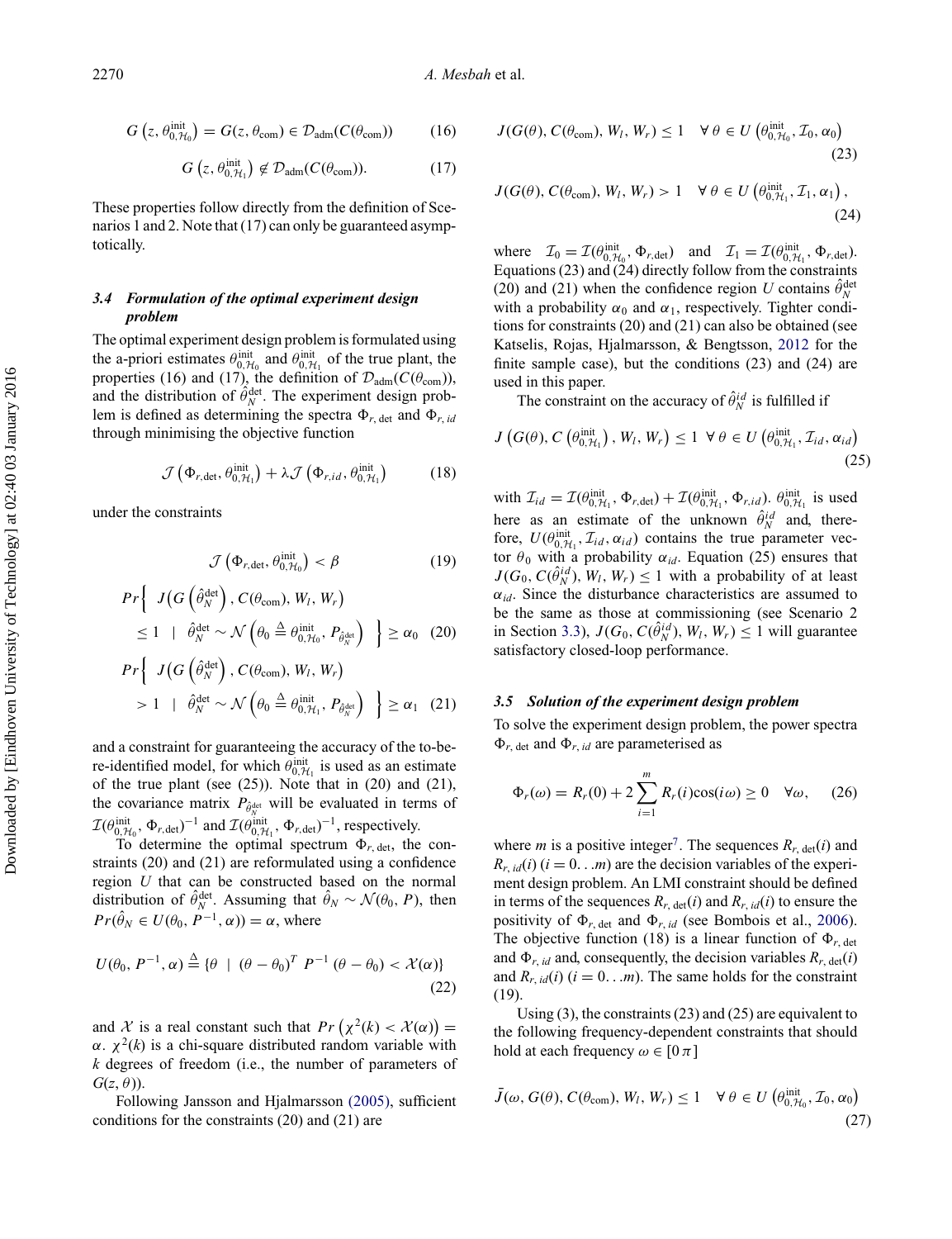$$
\bar{J}\left(\omega, G(\theta), C\left(\theta_{0,\mathcal{H}_1}^{\text{init}}\right), W_l, W_r\right) \leq 1 \ \forall \theta \in U\left(\theta_{0,\mathcal{H}_1}^{\text{init}}, \mathcal{I}_{id}, \alpha_{id}\right).
$$
\n(28)

Note that instead of griding the frequency axis, the Kalman– Yakubovich–Popov lemma can be used to obtain a frequency independent LMI (Jansson & Hjalmarsson, [2005\)](#page-11-16).

The interval  $[0 \pi]$  is discretised to obtain a frequency grid  $\Omega$  and, consequently, a finite number of constraints. The constraints (27) and (28) can be formulated as LMI constraints in the decision variables  $R_{r, det}(i)$  and  $R_{r, id}(i)$  (*i*  $= 0$ ...*m*). This follows from the fact that (27) and (28) can be transformed into LMI constraints in the variables  $\mathcal{I}_0$  and  $\mathcal{I}_{id}$ , respectively, and that the covariance matrices are affine functions of  $\Phi_{r, \text{det}}$  and  $\Phi_{r, id}$  (Bombois et al., [2006\)](#page-11-12). On the other hand, the constraint (24) is satisfied if for any given frequency *ω*<sup>∗</sup>

$$
\bar{J}(\omega^*, G(\theta), C(\theta_{\text{com}}), W_l, W_r) > 1 \quad \forall \theta \in U\left(\theta_{0, \mathcal{H}_1}^{\text{init}}, \mathcal{I}_1, \alpha_1\right),\tag{29}
$$

where the frequency  $\omega^*$  can be chosen as

$$
\omega^* = \underset{\omega}{\arg \max} \ \ \bar{J}\left(\omega, G(\theta_{0,\mathcal{H}_1}^{\text{init}}), C(\theta_{\text{com}}), W_l, W_r\right). \tag{30}
$$

The constraint (29) is transformed into an LMI constraint in the variables  $\mathcal{I}_1$  (see Appendix [1\)](#page-11-18) and, consequently, in the decision variables  $R_{r, \text{det}}(i)$  ( $i = 0...m$ )).

It follows from above that if  $\Phi_{r, det}$  and  $\Phi_{r, id}$  are parameterised as in (26), the optimal experiment design problem presented in Section [3.4](#page-6-0) can be stated as an LMI optimisation problem

$$
\min_{\Phi_{r,\det},\Phi_{r,id}} \mathcal{J}(\Phi_{r,\det},\theta_{0,\mathcal{H}_1}^{\text{init}}) + \lambda \mathcal{J}(\Phi_{r,id},\theta_{0,\mathcal{H}_1}^{\text{init}})
$$
\ns.t.:  $\mathcal{J}(\Phi_{r,\det},\theta_{0,\mathcal{H}_0}^{\text{init}}) < \beta$   
\n $\bar{J}(\omega, G(\theta), C(\theta_{\text{com}}), W_l, W_r) \le 1,$   
\n $\forall \theta \in U(\theta_{0,\mathcal{H}_0}^{\text{init}}, \mathcal{I}_0, \alpha_0), \quad \forall \omega \in \Omega$   
\n $\bar{J}(\omega^*, G(\theta), C(\theta_{\text{com}}), W_l, W_r) > 1,$   
\n $\forall \theta \in U(\theta_{0,\mathcal{H}_1}^{\text{init}}, \mathcal{I}_1, \alpha_1)$   
\n $\bar{J}(\omega, G(\theta), C(\theta_{0,\mathcal{H}_1}^{\text{init}}, W_l, W_r) \le 1,$   
\n $\forall \theta \in U(\theta_{0,\mathcal{H}_1}^{\text{init}}, \mathcal{I}_{id}, \alpha_{id}), \quad \forall \omega \in \Omega.$  (31)

**Remark 2:** Instead of choosing  $\omega^*$  as in (30), the optimisation problem (31) can be solved for different values of  $\omega^*$ . The optimal spectra are those corresponding to the frequencies  $\omega^*$  that result in the smallest objective function.

## <span id="page-7-0"></span>**4. Performance diagnosis and plant re-identification in practice**

Before illustrating the experiment design procedure with a simulation case study, this section discusses how the results of the experiment design will be implemented in practice. The outcomes of the experiment design are the optimal spectra  $\Phi_{r, \text{det}}$  and  $\Phi_{r, id}$ . When the latter spectra are computed, the performance diagnosis experiment is performed by applying the signal  $r_{\text{det}}$  with spectrum  $\Phi_{r,\text{det}}$  to the closed-loop system  $[C(\theta_{com}) G_0]$ . Based on the collected data, a model  $\hat{G}_N^{\text{det}}$  of  $G_0$  is identified and, subsequently, it is verified whether  $\hat{G}_N^{\text{det}}$  lies in  $\mathcal{D}_{\text{adm}}(C(\theta_{\text{com}}))$  (see the decision rule (11)).

If  $\hat{G}_N^{\text{det}} \notin \mathcal{D}_{\text{adm}}(C(\theta_{\text{com}}))$ , plant re-identification should be performed. An excitation signal with spectrum  $\Phi_{r, id}$ (determined together with  $\Phi_{r, det}$ ) can be used for plant re-identification. Alternatively, the spectrum  $\Phi_{r, id}$  can be redesigned using  $\hat{\theta}_N^{\text{det}}$  as an estimate for the true system (instead of using  $\theta_{0,\mathcal{H}_1}^{\text{init}}$ ). Clearly, the estimate  $\hat{\theta}_N^{\text{det}}$  provides a more accurate description of the true system, since it has been identified using an external excitation signal.

Note that the optimal performance diagnosis experiment is designed to guarantee a prespecified diagnosis accuracy ( $Pr_{\mathcal{H}_0} > \alpha_0$  and  $Pr_{\mathcal{H}_1} > \alpha_1$ ). Since the choice of  $\mathcal{H}_1$ would necessitate plant re-identification with high accuracy (which typically incur high economic cost), the decision rule (11) can be modified slightly to reduce the false alarm rate (i.e., the probability of choosing  $\mathcal{H}_1$  when  $\mathcal{H}_0$  is true). The modified decision rule then consists in choosing  $\mathcal{H}_1$ only when the following two conditions are met:

- $(1)$   $\hat{G}_N^{\text{det}} \notin \mathcal{D}_{\text{adm}}(C(\theta_{\text{com}}))$
- (2) There does not exist a model *G* within  $\mathcal{D}_{\text{adm}}(C(\theta_{\text{com}}))$  that can explain the data  $\{u(t), v(t) | t\}$  $= 0, \ldots, N - 1$ <sub>det</sub> with a fit similar to the one of the model  $\hat{G}_N^{\text{det}} \notin \mathcal{D}_{\text{adm}}(C(\theta_{\text{com}})).$

The implementation of the modified decision rule is discussed in Appendix [2.](#page-12-0)

#### **5. Case study: a continuous stirred tank reactor**

<span id="page-7-1"></span>The presented performance diagnosis approach is applied to a continuous stirred tank reactor (CSTR), in which the exothermic reaction  $A \rightarrow B$  occurs. The process dynamics are described by

$$
V\frac{dC_A}{dt} = F(C_{A,\text{in}} - C_A) - VR
$$
  
\n
$$
\rho VC_p \frac{dT}{dt} = \rho FC_p(T_{\text{in}} - T) + \Delta HVR - UA(T - T_c),
$$
\n(32)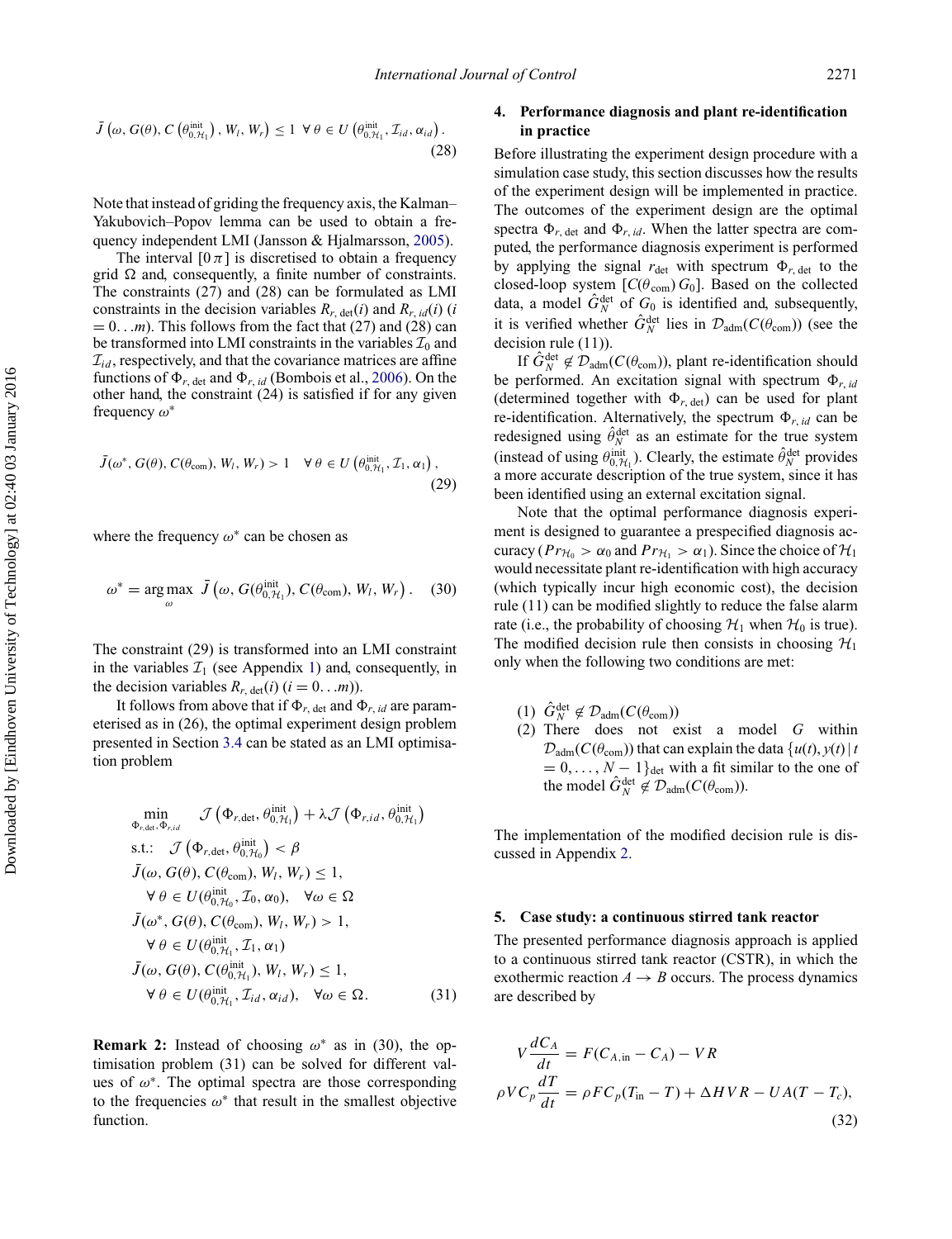<span id="page-8-0"></span>Table 1. Linearised models of the nonlinear process model (32) obtained for the different operating scenarios. Scenario 1 pertains to a change in the variance of the feed composition  $\bar{C}_{A,\text{in}}$  (defined in terms of a white-noise process with variance  $\sigma_e^2$ ), whereas Scenario 2 pertains to a shift (due to a permanent process disturbance) in the operating point around which (32) is linearized.

| Nominal operation: | $\mathcal{L}_A$ | G٥<br>$19.52z^{-1} + 4.58z^{-2}$ | Ħ۵<br>$33.18z^{-1} + 7.79z^{-2}$<br>$\cup$ A, in<br>$+0.38z^{-1}+0.04z^{-2}$ $+$ $\frac{1}{1+0.38z^{-1}+0.04z^{-2}}$ | $\sigma^2 = 1.0$ |
|--------------------|-----------------|----------------------------------|----------------------------------------------------------------------------------------------------------------------|------------------|
|                    |                 |                                  |                                                                                                                      |                  |

Scenario 1: 
$$
\bar{C}_A = \frac{19.52z^{-1} + 4.58z^{-2}}{1 + 0.38z^{-1} + 0.04z^{-2}} \bar{F} + \frac{33.18z^{-1} + 7.79z^{-2}}{1 + 0.38z^{-1} + 0.04z^{-2}} \bar{C}_{A,\text{in}} \qquad \sigma_e^2 = 5.0
$$

Scenario 2: 
$$
\bar{C}_A = \frac{19.52z^{-1} + 3.89z^{-2}}{1 + 1.1z^{-1} + 0.99z^{-2}} \bar{F} + \frac{33.18z^{-1} + 6.44z^{-2}}{1 + 1.1z^{-1} + 0.99z^{-2}} \bar{C}_{A,\text{in}} \qquad \sigma_e^2 = 1.0
$$

where the reactant concentration  $C_A$  (kg/m<sup>3</sup>) and the reactor temperature  $T(K)$  comprise the system states;  $V$  denotes the reactor volume  $(m^3)$ ; *F* denotes the feed flow rate  $(m^3/s)$ ;  $C_{A, \text{in}}$  denotes the reactant concentration in the feed (kg/m<sup>3</sup>);  $\rho$  and  $C_p$  denote the density (kg/m<sup>3</sup>) and the specific heat capacity (J/kgK) of the reaction medium;  *H* denotes the heat of reaction (J/kg); *UA* denotes the overall heat transfer coefficient ( $J/sK$ );  $T_c$  denotes the temperature of the cooling medium (K); and *R* denotes the reaction rate defined by

$$
R=k_0e^{\frac{-E_a}{RT}}C_A^2
$$

with  $k_0$ ,  $E_a$ , and *R* being the reaction rate constant (m<sup>3</sup>/kgs), the activation energy (J/mol), and the universal gas constant (J/mol K), respectively (see Russo & Bequette, [1997](#page-11-19) for a detailed description of the process model).

The process model (32) has been linearised around its steady state in order to describe the dynamics of the measured process output  $C_A$  in response to variations in the process input *F* (feed flow rate) and the process disturbance  $C_{A, in}$  (feed composition) around the nominal operating point. The plant model  $G(z, \theta_0)$  and the disturbance model  $H(z, \theta_0)$  obtained for the (desired) nominal operating point are given in [Table 1](#page-8-0) in terms of the deviation variables  $\bar{C}_A$ ,  $\bar{F}$ , and  $\bar{C}_{A,\text{in}}$ . Assuming that the knowledge of the true plant is available, the nominal plant model in [Table 1](#page-8-0) has been used to design an  $H_{\infty}$ -controller  $C(\theta_{com})$ . The performance weight filters in (2) have been selected as

$$
W_l = \text{diag}\left(0, \frac{0.52z^{-1} - 0.46z^{-2}}{1.2 - 0.99z^{-1} + 0.51z^{-2}}\right) \text{ and }
$$
  
 
$$
W_r = \text{diag}(0, 1),
$$

which allow for defining the measure *J* uniquely in terms of the sensitivity function (relating  $v(t) = H_0(z)e(t)$  and  $y(t)$ ).

The weight  $W_{12}$  has been chosen such that

$$
\left|\frac{1}{1+C(e^{j\omega},\theta_{\text{com}})G_0(e^{j\omega})}\right|< |W_{l2}(e^{j\omega})|^{-1}\,,
$$

which implies that  $J(G_0, C(\theta_{com}), W_l, W_r) \leq 1$  or, equivalently,  $G_0 \in \mathcal{D}_{\text{adm}}(C(\theta_{\text{com}}))$  at commissioning. The performance of the closed-loop system is assessed in terms of the variance of the output signal. The controller  $C(\theta_{\text{com}})$  has been designed such that it leads to a sufficiently small variance of the output signal at commissioning. At the commissioning stage of the controller, the variance of the process output is  $\sigma_y^2 = 1.47$ .

Next, two cases that pertain to two different operation scenarios of the CSTR are considered to demonstrate the presented experiment design approach for performance diagnosis.

# **Scenario 1 (changes in characteristics of the feed** composition  $C_{A,\text{in}}$ ).

Scenario 1 corresponds to a change in the variance of the feed composition  $C_{A, in}$ , which has undergone a fivefold increase (see [Table 1](#page-8-0) for the process model under this operation scenario). In real practice, such changes in the feed composition of the reactor often arise from variations in the upstream units of the reactor, and can be regarded as temporary disturbances. The change in characteristics of the disturbance  $C_{A, in}$  leads to a significant increase in the variance of the process output ( $\sigma_y^2 = 4.27$ ), suggesting that the closed-loop performance has deteriorated. Note that since the plant is the same as that under the nominal operation scenario,  $G_0$  still lies in  $\mathcal{D}_{\text{adm}}(C(\theta_{\text{com}}))$ . Therefore, hypothesis  $\mathcal{H}_0$  is the correct hypothesis.

To perform the optimal experiment design procedure, the two-scenario approach presented in Section [3.3](#page-5-0) is used to obtain the initial estimates  $\theta_{0,\mathcal{H}_0}^{\text{init}}$  and  $\theta_{0,\mathcal{H}_1}^{\text{init}}$  through collecting 1000 samples of  $\{u(t), y(t)\}\$  during the routine closedloop operation. The latter plant estimates are used to solve the experiment design problem (31) with the settings listed in [Table 2](#page-9-0)<sup>8</sup>. The designed optimal spectrum  $\Phi_{r, \text{det}}$  is used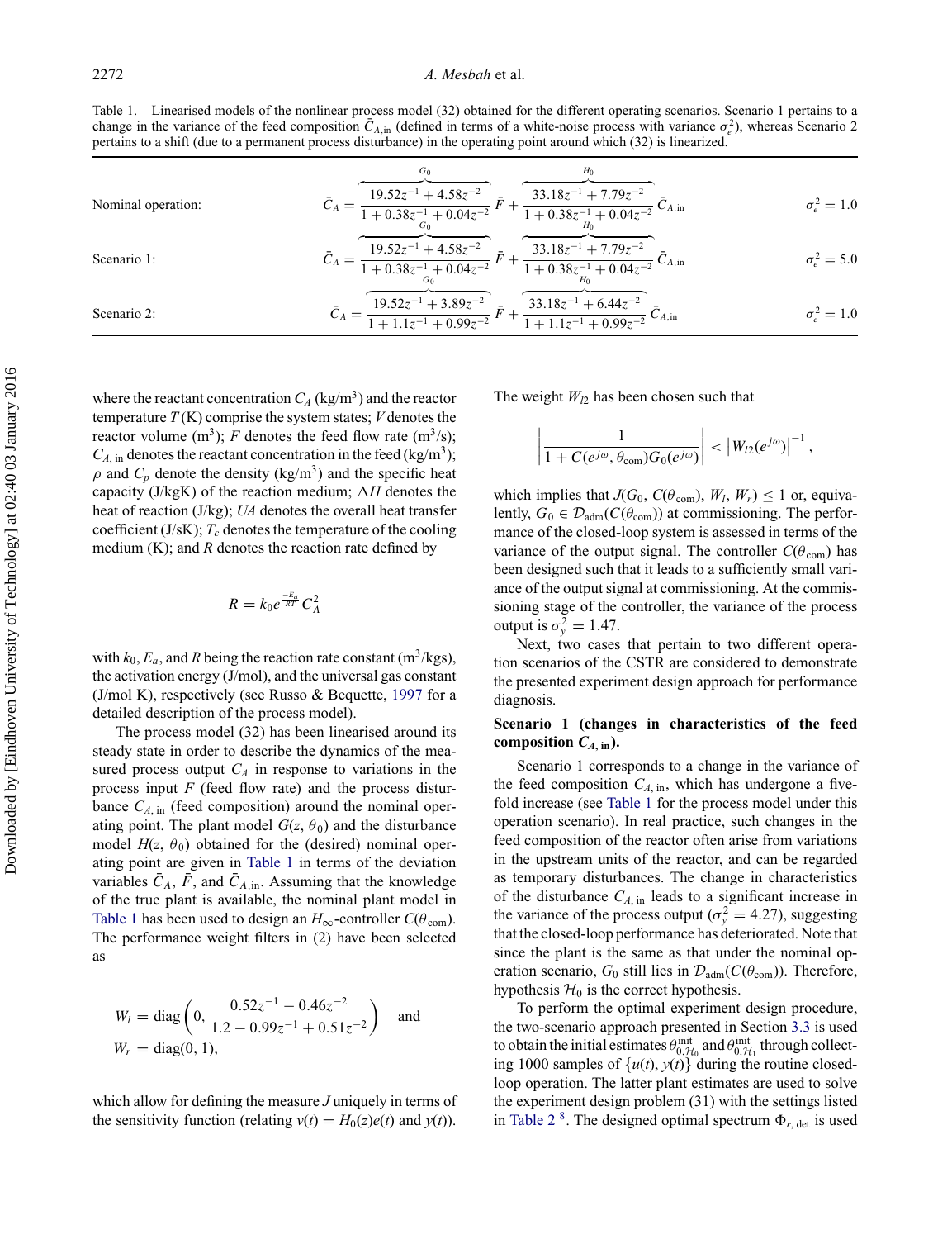<span id="page-9-0"></span>Table 2. Settings of the experiment design problem.

|               | Scenario 1 | Scenario 2 |  |
|---------------|------------|------------|--|
| N             | 500        | 500        |  |
| β             | 0.1        | 0.1        |  |
| $\alpha_0$    | 95.0%      | 50.0%      |  |
| $\alpha_1$    | 80.0%      | 95.0%      |  |
| $\alpha_{id}$ | 99.8%      | 99.8%      |  |

<span id="page-9-1"></span>

Figure 4. Depiction of the identified parameters in Scenario 1 (i.e.,  $G_0 \in \mathcal{D}_{\text{adm}}$ ) when the designed detection signal is applied to excite the closed-loop system under 500 different noise realisations.

to generate a signal  $r_{\text{det}}$  of length  $N = 500$  for the performance diagnosis experiment  $9$ . The signal  $r_{\text{det}}$  is applied to the closed-loop system made up of the controller  $C(\theta_{\text{com}})$ and the true plant (given in [Table 1\)](#page-8-0) to collect data for the identification of  $G(\hat{\theta}_N^{\text{det}})$ . The diagnosis experiment is repeated 500 times with different noise realisations. The results of the Monte Carlo simulation are shown in [Figure 4,](#page-9-1) where  $\theta_{g1}$  and  $\theta_{g2}$  denote two of the parameters of the identified plant models  $G(\hat{\theta}_N^{\text{det}})$ . The simulation results suggest that approximately 97% of the identified models  $G(\hat{\theta}^{\text{det}}_{N})$  lie in the set  $\mathcal{D}_{\text{adm}}(C(\theta_{\text{com}}))$  and, therefore, the decision rule (11) will lead to the correct decision  $H_0$  in 97% of the cases. Hence, the constraint  $Pr_{H_0} > \alpha_0$  is fulfilled.

[Table 3](#page-9-2) lists the excitation costs  $\mathcal{J}(\Phi_{r,\text{det}}, \theta_0)$  associated with the optimal excitation spectrum  $\Phi_{r,\text{det}}$ . The excitation cost for detection will be approximately 11% lower when the closed-loop system is excited with the designed signal  $r<sub>det</sub>$  as compared to excitation with an input signal with flat spectrum  $(m = 0)$ . Note that in this scenario, re-

<span id="page-9-2"></span>Table 3. Excitation costs (for detection and plant reidentification) associated with the optimal excitation signals and signals with flat spectrum.

|                                              |          | Scenario 1 | Scenario 2 |          |  |
|----------------------------------------------|----------|------------|------------|----------|--|
|                                              | Flat     | Flexible   | Flat       | Flexible |  |
|                                              | spectrum | spectrum   | spectrum   | spectrum |  |
| $\mathcal{J}(\Phi_{r,\text{det}}, \theta_0)$ | 0.097    | 0.897      | 0.0017     | 0.0014   |  |
| $\mathcal{J}(\Phi_{r, id}, \theta_0)$        | NA       | <b>NA</b>  | 0.0014     | 0.0012   |  |

identification of the plant dynamics for redesigning the controller will not be performed, as the observed closed-loop performance drop has originated from (temporary) process disturbances.

# **Scenario 2 (changes in the plant dynamics due to a shift in the operating point).**

Scenario 2 corresponds to a shift in the operating point of the reactor, which has arisen from an upset (permanent process disturbance) in the temperature of the cooling medium regulating the reactor temperature. The nonlinear process model (32) has been linearised around the new operating point to obtain the linear plant model given in [Table 1.](#page-8-0) The closed-loop operation of the controller  $C(\theta_{\text{com}})$  (developed at the commissioning) with the new plant leads to higher variance of the process output  $(\sigma_y^2 = 2.37)$ , which indicates that the closed-loop performance has degraded with respect to the nominal operating conditions. In Scenario 2,  $J(G_0, C(\theta_{com}), W_l, W_r) > 1$  and, therefore,  $G_0 \notin \mathcal{D}_{\text{adm}}(C(\theta_{\text{com}}))$ . Hence,  $\mathcal{H}_1$  is the correct hypothesis in the decision rule (11).

Similar to Scenario 1, the two-scenario approach is used to obtain the initial estimates  $\theta_{0,\mathcal{H}_0}^{\text{init}}$  and  $\theta_{0,\mathcal{H}_1}^{\text{init}}$  for solving the experiment design problem (31) with the settings listed in [Table 2.](#page-9-0) The optimal power spectrum  $\Phi_{r, det}$  is used to generate a signal  $r_{\text{det}}$  for the diagnosis experiment. The signal  $r_{\text{det}}$  is applied to the loop made up of the controller  $C(\theta_{\text{com}})$  and the true plant to collect data for identification of  $G(\hat{\theta}_N^{\text{det}})$ . The diagnosis experiment has been repeated 500 times with different noise realisations. As shown in [Figure 5,](#page-9-3) the results of the Monte Carlo simulation indicate that 100% of the identified models  $G(\hat{\theta}_N^{\text{det}})$  lie outside the set  $\mathcal{D}_{\text{adm}}(C(\theta_{\text{com}}))$  and, therefore, the constraint  $Pr_{\mathcal{H}_1} > \alpha_1$ is satisfied.

Since  $\mathcal{H}_1$  is chosen in the decision rule (11), a reidentification experiment should follow the diagnosis experiment. This is to obtain a model  $G(\hat{\theta}_{N}^{id})$  of the true plant to design a new controller  $C(\hat{\theta}_N^{id})$  for restoration of the degraded closed-loop performance. Thus, the spectrum  $\Phi_{r, id}$ determined together with  $\Phi_{r, det}$  by the optimal experiment

<span id="page-9-3"></span>

Figure 5. Depiction of the identified parameters in Scenario 2 (i.e.,  $G_0 \notin \mathcal{D}_{adm}$ ) when the designed detection signal is applied to excite the closed-loop system under 500 different noise realizations.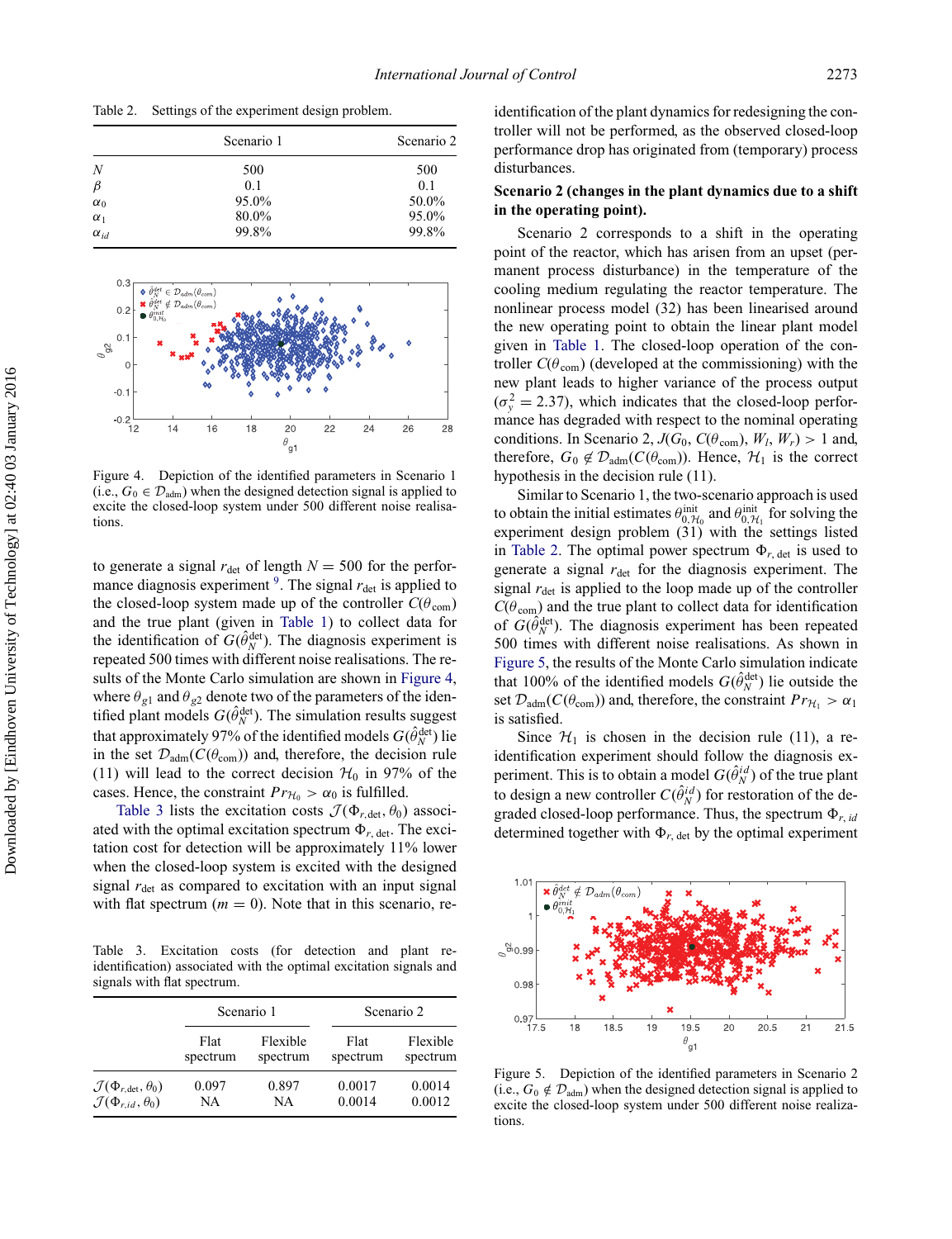<span id="page-10-12"></span>

Figure 6. Depiction of the identified parameters of model  $\hat{G}_{N}^{ia}$ in Scenario 2 (under 500 different noise realizations) obtained using the designed re-identification signal. The identified model  $\hat{G}_{N}^{id}$  is used to design a new controller  $C(\hat{\theta}_{N}^{id})$  that restores the closed-loop performance.

design problem (31) is used to excite the closed-loop system. The re-identification signal *rid* with the optimal power spectrum  $\Phi_{r, id}$  is applied to the closed-loop system to collect data of length  $N = 500$  for plant re-identification. The re-identified model is then used to redesign the controller based on the weight filters given above. The re-identification experiment (and the subsequent controller redesign) is repeated 500 times under different noise realisations. The results of the Monte Carlo simulation suggest that 100% of the redesigned controllers ensure satisfactory closedloop performance  $(J(G_0, C(\hat{\theta}_N^{id}), W_l, W_r) \le 1)$ , which is higher than the prespecified probability  $\alpha_{id} = 99.8\%$  (see [Figure 6\)](#page-10-12). [Table 3](#page-9-2) indicates that the overall excitation cost  $\mathcal{J}(\Phi_{r,\text{det}}, \theta_0) + \mathcal{J}(\Phi_{r,\text{id}}, \theta_0)$  with the designed signals is smaller than the case in which the diagnosis and reidentification experiment designs are performed independently using signals with a flat spectrum  $(m = 0)$ . The unified experiment design framework reduces the overall excitation cost by approximately 13%.

### **6. Conclusions**

A methodology is developed to address the problem of the closed-loop performance diagnosis. The proposed methodology uses the closed-loop system identification to detect whether an observed performance drop is due to changes in the plant dynamics or due to variations in disturbance characteristics. An experiment design framework is presented for optimal design of the excitation signal used for performance diagnosis, taking into account that a re-identification experiment can follow the diagnosis experiment. The experiment design framework minimises the overall excitation cost incurred for performance diagnosis and plant reidentification, while achieving a desired diagnosis accuracy and a predetermined accuracy for the to-be-re-identified model. The application of the presented framework to a CSTR demonstrates the capability of the performance diagnosis approach in detecting the cause of an observed closed-loop performance drop under fairly realistic (nonlinear) process settings.

## **Disclosure statement**

No potential conflict of interest was reported by the authors.

#### **Funding**

The research leading to this paper has received funding from the European Union's Seventh Framework Programme (FP7/2007-2013) [grant agreement 257059] (The Autoprofit project, www.fp7-autoprofit.eu).

## **Notes**

- <span id="page-10-2"></span>1. This work does not consider sensor and actuator failures, even though such failures can in principle be accounted for in the plant dynamics. E.g., self-validating sensors and actuators (Henry & Clarke, [1993;](#page-11-20) Yang & Clarke, [1999\)](#page-11-21) can be used for dealing with sensor and actuator failures.
- <span id="page-10-4"></span>2. The closed-loop performance diagnosis approach is extended for model predictive control systems in Bombois, Potters, and Mesbah [\(2014\).](#page-11-22)
- <span id="page-10-5"></span>3. In other words,  $Pr_{\mathcal{H}_0}$  and  $Pr_{\mathcal{H}_1}$  will be different for different plant changes.
- <span id="page-10-6"></span>4. For notational simplicity, it is assumed that the measurement sets  $\{u(t), y(t)\}\$ <sub>det</sub> and  $\{u(t), y(t)\}\$ id have the same length *N*.
- <span id="page-10-7"></span>5. The length of the experiments is supposed fixed a priori.
- <span id="page-10-8"></span>6. When the routine operating data is not sufficiently informative (i.e., when the data leads to estimates with a large variance), a white-noise signal can be used to excite the plant to collect input/output data for the two-scenario approach (e.g., see Gevers, Bazanella, Bombois, & Miskovic, [2009.](#page-11-23)
- <span id="page-10-9"></span>7. The parameters  $R_r(i)$  in (26) can be considered as the autocorrelation sequence of a signal that has been generated by passing a white-noise signal through an finite impulse response (FIR) filter of length  $m + 1$ .
- <span id="page-10-10"></span>The experiment design settings in [Table 2](#page-9-0) are user specified and are largely dependent on the dynamical characteristics of the system under investigation. Clearly, larger values for probabilities  $\alpha_0$ ,  $\alpha_1$ , and  $\alpha_{id}$  will lead to more accurate performance diagnosis and plant re-identification results. However, this will be achieved at the expense of a higher experimentation cost  $β$ , which should be chosen sufficiently large to ensure the feasibility of the experiment design problem.
- <span id="page-10-11"></span>9. Note that the optimal  $\Phi_{r, id}$  will not be used in Scenario 1.<br>10. The frequency  $\omega^*$  can be chosen as  $\omega^*$ :
- <span id="page-10-14"></span>can be chosen as  $\omega^* =$  $arg \max_{\omega} \ \bar{J}(\omega, G(\hat{\theta}_{N}^{\text{det}}), C(\theta_{\text{com}}), W_l, W_r).$

#### **References**

- <span id="page-10-1"></span>Benveniste, A., Basseville, M., & Moustakides, G.V. (1987). The asymptotic local approach to change detection and model validation. *IEEE Transactions on Automatic Control, AC-32*, 583–592.
- <span id="page-10-0"></span>Basseville, M. (1998). On-board component fault detection and isolation using the statistical local approach. *Automatica, 34*, 1391–1415.
- <span id="page-10-3"></span>Basseville, M., & Benveniste, A. (1983). Sequential segmentation of nonstationary digital signals using spectral analysis. *Information Sciences, 29*, 57–73.
- <span id="page-10-13"></span>Bombois, X., Gevers, M., Scorletti, G., & Anderson, B.D.O. (2001). Robustness analysis tools for an uncertainty set obtained by prediction error identification. *Automatica, 37*, 1629–1636.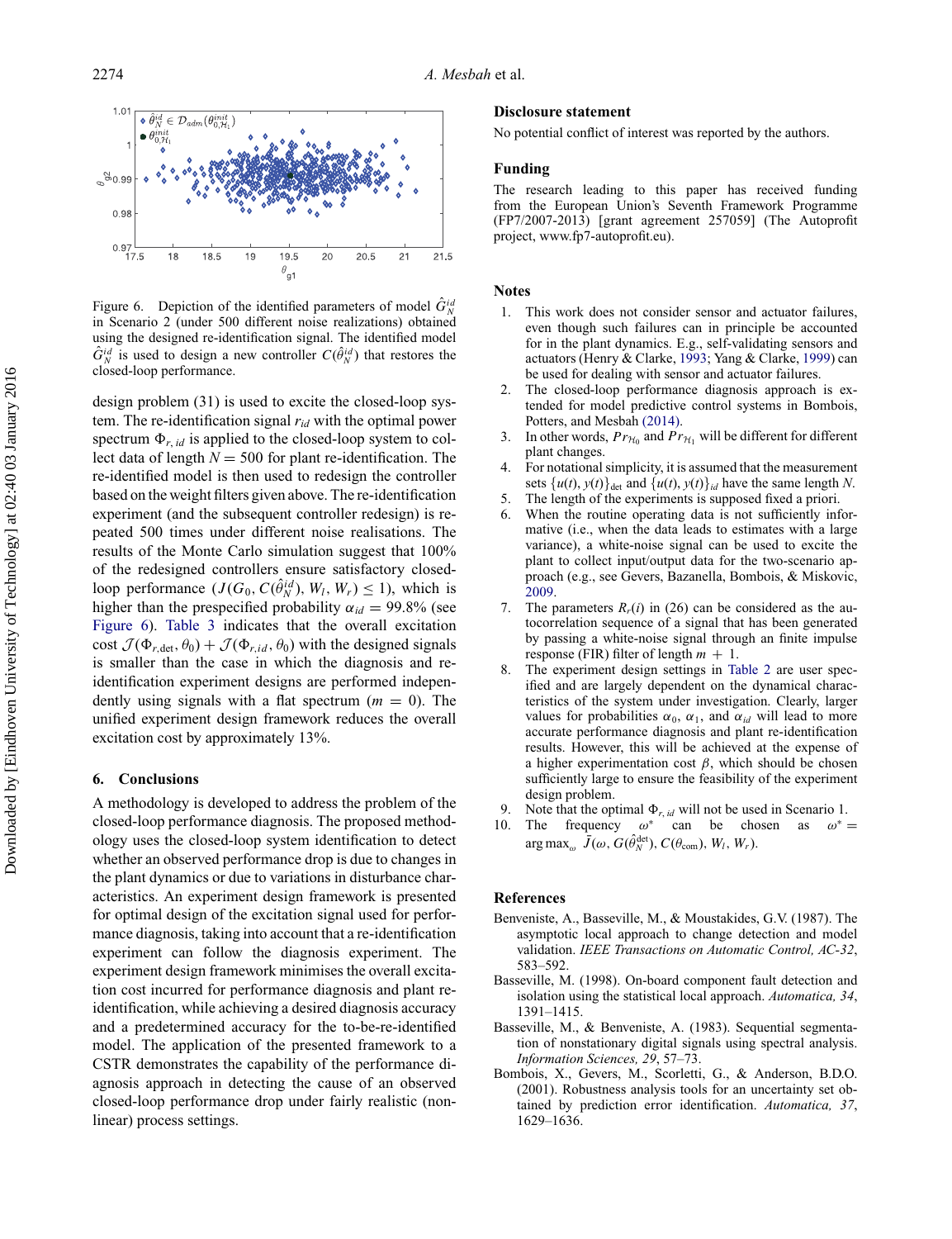- <span id="page-11-22"></span>Bombois, X., Potters, M., & Mesbah, A. (2014). Closed-loop performance diagnosis for model predictive control systems. In *Proceedings of the European Control Conference* (pp. 264– 269). Strasbourg: IEEE.
- <span id="page-11-12"></span>Bombois, X., Scorletti, G., Gevers, M., Van den Hof, P.M.J., & Hildebrand, R. (2006). Least costly identification experiment for control. *Automatica, 42*, 1651–1662.
- <span id="page-11-23"></span>Gevers, M., Bazanella, A.S., Bombois, X., & Miskovic, L. (2009). Identification and the information matrix: How to get just sufficiently rich? *IEEE Transactions on Automatic Control, 54*, 2828–2840.
- <span id="page-11-5"></span>Gustafsson, F., & Graebe, S.F. (1998). Closed-loop performance monitoring in the presence of system changes and disturbances. *Automatica, 34*, 1311–1326.
- <span id="page-11-20"></span>Henry, M.P., & Clarke, D.W. (1993). The self-validating sensor: Rational, definitions and examples. *Control Engineering Practice, 1*, 585–610.
- <span id="page-11-24"></span>Hjalmarsson, H. (2009). System identification of complex and structured systems. *European Journal of Control, 15*, 275– 310.
- <span id="page-11-4"></span>Huang, B., & Shah, S. (1999). *Performance assessment of control loops. Theory and applications*. London: Springer-Verlag.
- <span id="page-11-9"></span>Huang, B., & Tamayo, E.C. (2000). Model validation for industrial model predictive control systems. *Chemical Engineering Science, 55*, 2315–2327.
- <span id="page-11-16"></span>Jansson, H., & Hjalmarsson, H. (2005). Input design via LMIs admitting frequency-wise model specifications in confidence regions. *IEEE Transactions on Automatic Control, 50*(10), 1534–1549.
- <span id="page-11-10"></span>Jiang, H., Huang, B., & Shah, S.L. (2009). Closed-loop model validation based on the two-model divergence method. *Journal of Process Control, 19*, 644–655.
- <span id="page-11-17"></span>Katselis, D., Rojas, C.R., Hjalmarsson, H., & Bengtsson, M. (2012). A Chernoff relaxation on the problem of applicationoriented finite sample experiment design. In *Proceedings 50th IEEE Conference on Decision and Control* (pp. 202–207). Maui, HW: IEEE.
- <span id="page-11-6"></span>Kay, S.M. (1998). *Fundamentals of statistical signal processing: Detection theory*. Piscataway, NJ: Prentice Hall.
- <span id="page-11-13"></span>Ljung, L. (1999). *Systems identification: Theory for the user*. Piscataway, NJ: Prentice Hall.
- <span id="page-11-0"></span>MacGregor, J., & Cinar, A. (2012). Monitoring, fault diagnosis, fault-tolerant control and optimization: Data driven methods. *Computers and Chemical Engineering, 47*, 111–120.
- <span id="page-11-7"></span>Olaru, S., De Doná, J.A., & Seron, M.M. (2008). Positive invariant sets for fault tolerant multisensor control schemes. In *Proceedings of the 17th IFAC World Congress* (pp. 1224–1229). Seoul.
- <span id="page-11-1"></span>Qin, S.J. (2012). Survey on data-driven industrial process monitoring and diagnosis. *Annual Reviews in Control, 36*, 220–234.
- <span id="page-11-19"></span>Russo, L.P., & Bequette, B.W. (1997). State-space versus input/output representations for cascade control of unstable systems. *Industrial Engineering and Chemistry Research, 36*, 2271–2278.
- <span id="page-11-8"></span>Seron, M.M., & De Doná, J.A. (2010). Actuator fault tolerant multi-controller scheme using set separation based diagnosis. *International Journal of Control, 83*, 2328–2339.
- <span id="page-11-3"></span>Shardt, Y., Zhao, Y., Qi, F., Lee, K., Yu, X., Huang, B., & Shah, S. (2012). Determining the state of a process control system: Current trends and future challenges. *The Canadian Journal of Chemical Engineering, 90*, 217–245.
- <span id="page-11-11"></span>Tyler, M.L., & Morari, M. (1996). Performance monitoring of control systems using likelihood methods. *Automatica, 32*, 1145–1162.
- <span id="page-11-21"></span>Yang, J.C., & Clarke, D.W. (1999). The self-validating actuator. *Control Engineering Practice, 7*, 249–260.
- <span id="page-11-2"></span>Yin, S., Ding, S.X., Haghani, A., Hao, H., & Zhang, P. (2012). A comparison study of basic data-driven fault diagnosis and process monitoring methods on the benchmark Tennessee Eastman process. *Journal of Process Control, 22*, 1567– 1581.
- <span id="page-11-14"></span>Zames, G. (1981). Feedback and optimal sensitivity: Model reference transformations, multiplicative seminorms, and approximate inverses. *IEEE Transactions on Automatic Control, 2*, 301–320.
- <span id="page-11-15"></span>Zhou, K., & Doyle, J. (1998). *Essentials of robust control*. Upper Saddle River, NJ: Prentice Hall.

#### <span id="page-11-18"></span>**Appendix 1. LMI formulation of constraint (29)**

**Proposition 1:** *Consider the performance measure*  $\bar{J}$  *in* (3)*, the constraint*

$$
\bar{J}(\omega, G(\theta), C, W_l, W_r) > 1, \quad \forall \theta \in U(\theta_0, \mathcal{I}, \alpha) \tag{A1}
$$

*at a given frequency ω with U being the confidence region* (22)*, a controller*  $C(z) = X(z)/Y(z)$ *, and a parametrisation of the plant*  $G(z, \theta)$  *defined by* 

$$
G(z,\theta) = \frac{Z_N(z)\theta}{1 + Z_D(z)\theta}
$$
 (A2)

with the known vectors  $Z_N$  and  $Z_D$ . The constraint (A1) is equiva*lent to the existence of*  $\tau(\omega) > 0$ ,  $\tau(\omega) \in \mathbf{R}$  *such that* 

$$
\begin{pmatrix}\n\mathbf{Re}(a_{11}) & \mathbf{Re}(a_{12}) \\
\mathbf{Re}(a_{12}^*) & \mathbf{Re}(a_{22})\n\end{pmatrix} - \tau \begin{pmatrix}\nR & -R\theta_0 \\
-(R\theta_0)^T \theta_0^T R\theta_0 - 1\n\end{pmatrix} < 0, \quad (A3)
$$

*where*

$$
a_{11} = QZ_1^* Z_1 - (Z_N^* W_{l1}^* W_{l1} Z_N + Z_D^* W_{l2}^* W_{l2} Z_D)
$$
  
\n
$$
a_{12} = QZ_1^* Y - W_{l2}^* W_{l2} Z_D^*
$$
  
\n
$$
a_{22} = QY^* Y - W_{l2}^* W_{l2}
$$
  
\n
$$
Z_1 = XZ_N + YZ_D
$$
  
\n
$$
Q = \frac{1}{X^* W_{r1}^* W_{r1} X + Y^* W_{r2}^* W_{r2} Y}
$$
  
\n
$$
R = \frac{Z}{\mathcal{X}(\alpha)}
$$
  
\n
$$
W_l(z) = diag(W_{l1}, W_{l2}) \text{ and } W_r = diag(W_{r1}, W_{r2}).
$$
 (A4)

*Inequality* (*A*3) *is affine in the matrix R and, consequently, is affine in the matrix* I*.*

**Proof:** Using the definition of  $G(z, \theta)$  in (A2), the closed-loop transfer matrix  $\mathcal{H}(z, \theta) = W_l F(G(z, \theta), C) W_r$  is expressed as

$$
\mathcal{H}(z,\theta) = \begin{pmatrix} \frac{W_{11}Z_N \theta X W_{r1}}{Y + Z_1 \theta} & \frac{W_{11}Z_N \theta Y W_{r2}}{Y + Z_1 \theta} \\ \frac{W_{12}(1 + Z_D \theta) X W_{r1}}{Y + Z_1 \theta} & \frac{W_{12}(1 + Z_D \theta) Y W_{r2}}{Y + Z_1 \theta} \end{pmatrix},
$$
\n(A5)